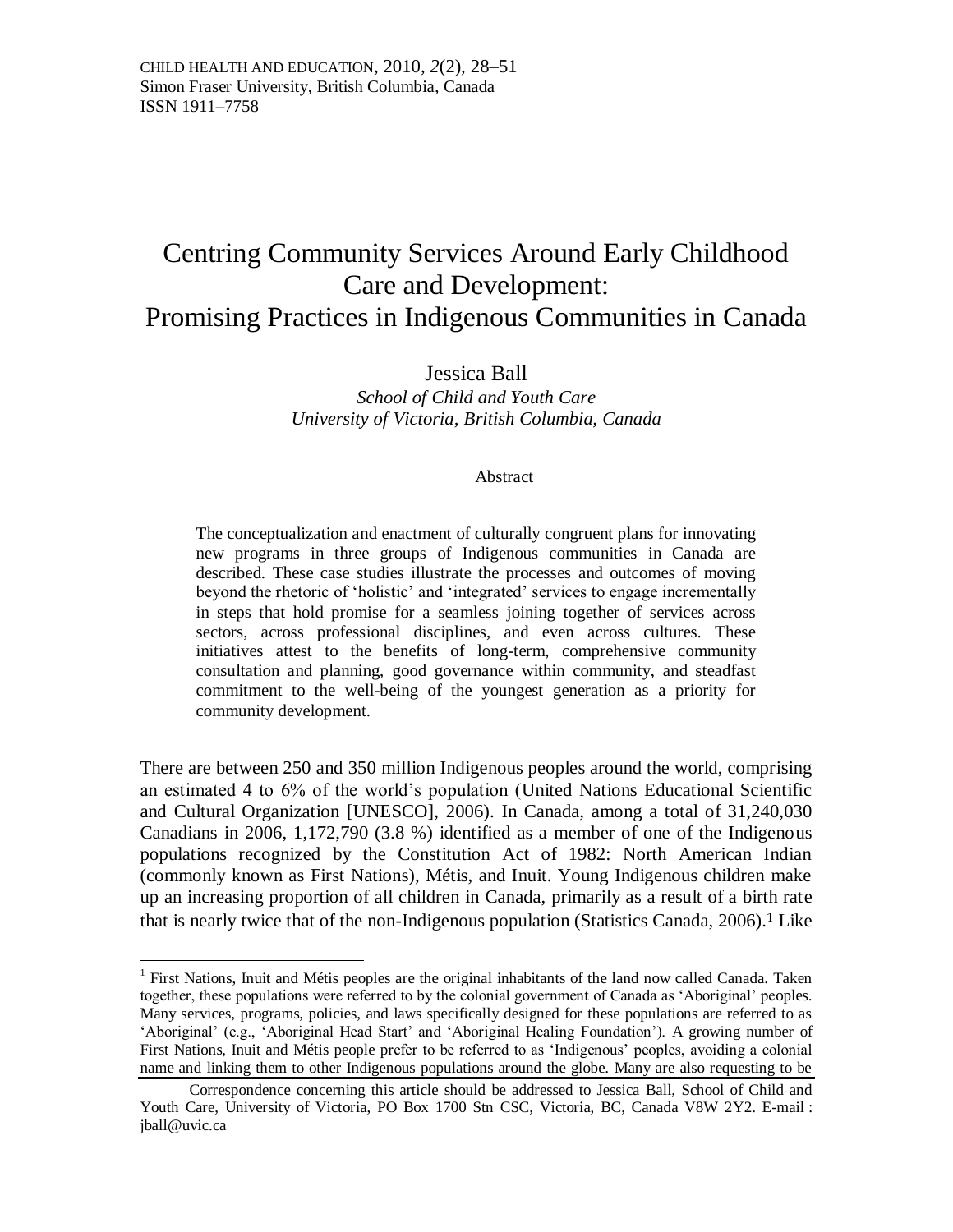$\overline{a}$ 

many Indigenous peoples worldwide, First Nations, Métis and Inuit peoples experienced centuries of colonial government interventions that depleted their community, family and personal resources. They are now struggling to regain their strengths as families and communities, to restore cultural pride, and to equitable opportunities for optimal health, development and education.

National organizations representing First Nations, Métis and Inuit peoples have all identified early childhood care and development (ECCD) training and services as priorities within a holistic vision of social development, population health, and economic advancement (see Canada Council on Learning, 2007). ECCD is seen as essential for protecting and enhancing the physical health, psycho-social well-being, and positive cultural identity of Indigenous children and their families. In British Columbia, a 1992 Aboriginal Committee Report on Family and Children's Services Legislation stated that: ―Our main goals are to preserve and strengthen our culture; to support and maintain the extended family system; to promote the healthy growth and development of our children and to develop community-based programs conducive to the realization of these goals" (Aboriginal Committee, Community Panel, 1992, p. 9). The need to strengthen community capacity for ECCD is particularly urgent for First Nations living on reserves, where access to children's programs and family supports is limited by geographic distances, social and cultural barriers, and government regulations regarding children's eligibility for programs and services (Ball, 2008).<sup>2</sup>

This article describes promising practices in three groups of First Nations communities that are building community-based infrastructure to support the holistic development of young children and their families. A documentation research project conducted through partnerships between the participating communities and the author showed the successes that are being realized in these visionary and resourceful First Nations communities, from unprecedented high rates of training program completion and transition to career-relevant work. These communities are creating programs that are

Groups of First Nations are often organized for administrative purposes into Tribal Councils or Tribal Associations.

called by their specific ethnic group (First Nations, Inuit or Métis) or by the name of their specific clans or community (e.g., Lil'wat), and are calling for population level data to be presented in a disaggregated rather than an aggregated way. In this article, the term First Nations is frequently used, because all of the communities that participated in the research were First Nations. The term Aboriginal is used when the formal name of a program includes this term, or when aggregated census data are being cited.

Between 1996 and 2006, the Aboriginal population in Canada grew by 45%, nearly six times faster than the 8% increase of the non-Aboriginal population (Statistics Canada, 2006).]

<sup>2</sup> There are currently 605 registered First Nations, representing approximately 500,000 status (registered) First Nations people living on reserve lands. 'Reserves' (formerly known in Canada as reservations) are lands that have been set aside by the federal government specifically for First Nations peoples. Historically, the allocation of reserve lands was used as a form of apartheid, to segregate First Nations who refused to relinquish their status as 'Registered Indians.' Movement of First Nations on and off reserves was restricted, and activities on reserves were limited. Currently, many of these restrictions have been lifted. However, the extent of control of First Nations to their reserve lands, and the boundaries of territories that should belong to particular First Nations, are highly contested issues in Canada. For the purposes of this article, it is important to note that First Nations children and families living on reserves are provided with programs and services via the federal government, whereas these are provided First Nations and all other Canadians living off reserves via the provincial governments. Generally it is understood that First Nations living on reserve receive a more limited range of services, including for example access to ancillary clinical services and family support programs, and they have more difficulty accessing the diagnostic and early intervention services.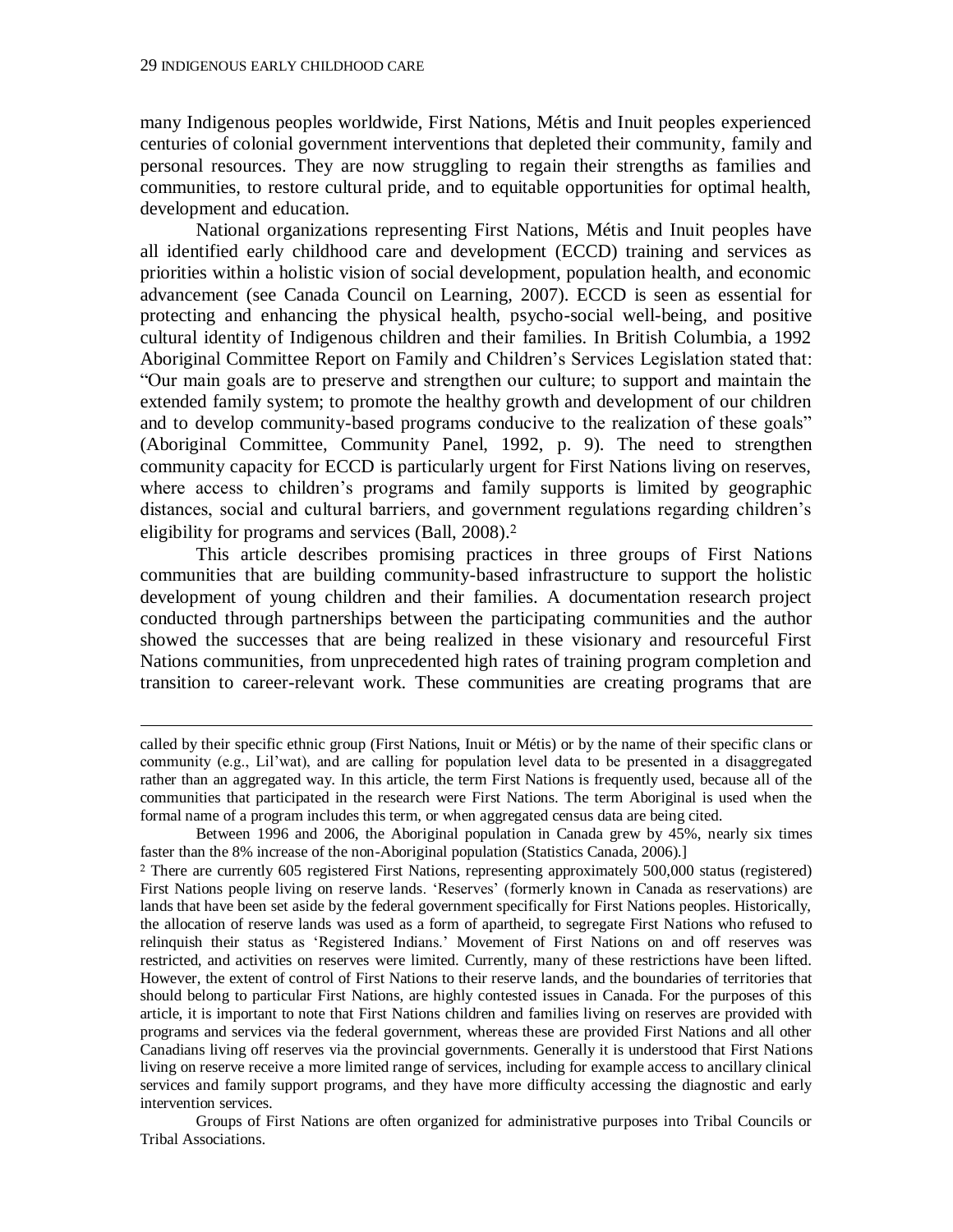relevant and appropriately utilized by community members and that are helping to revitalize Indigenous knowledge and languages. All of the communities have committed to some degree of integrated service delivery consistent with their understanding of needing to support the "whole child" in the context of family-centred and communitycentred practice.

## **Predominant Patchwork Approach to Services**

Most communities in Canada today maintain an individual-centred and non-integrated approach to family and children's services. In this fragmented model, people receiving services are conceived as individual cases with an array of separate needs, subject to servicing by an array of separate professional service providers (see Figure 1). The fragmentation of training and services into increasingly differentiated domains of specialization corresponds to dominant cultural constructions of the child in psychology and education as a collection of "domains" of development, each with distinct proclivities, potential, and needs for different kinds of support. In First Nations communities, practitioners specializing in different domains of child and family health and development are usually located outside of the community, not just administratively, culturally, and socially but, in the case of rural and remote communities, geographically as well.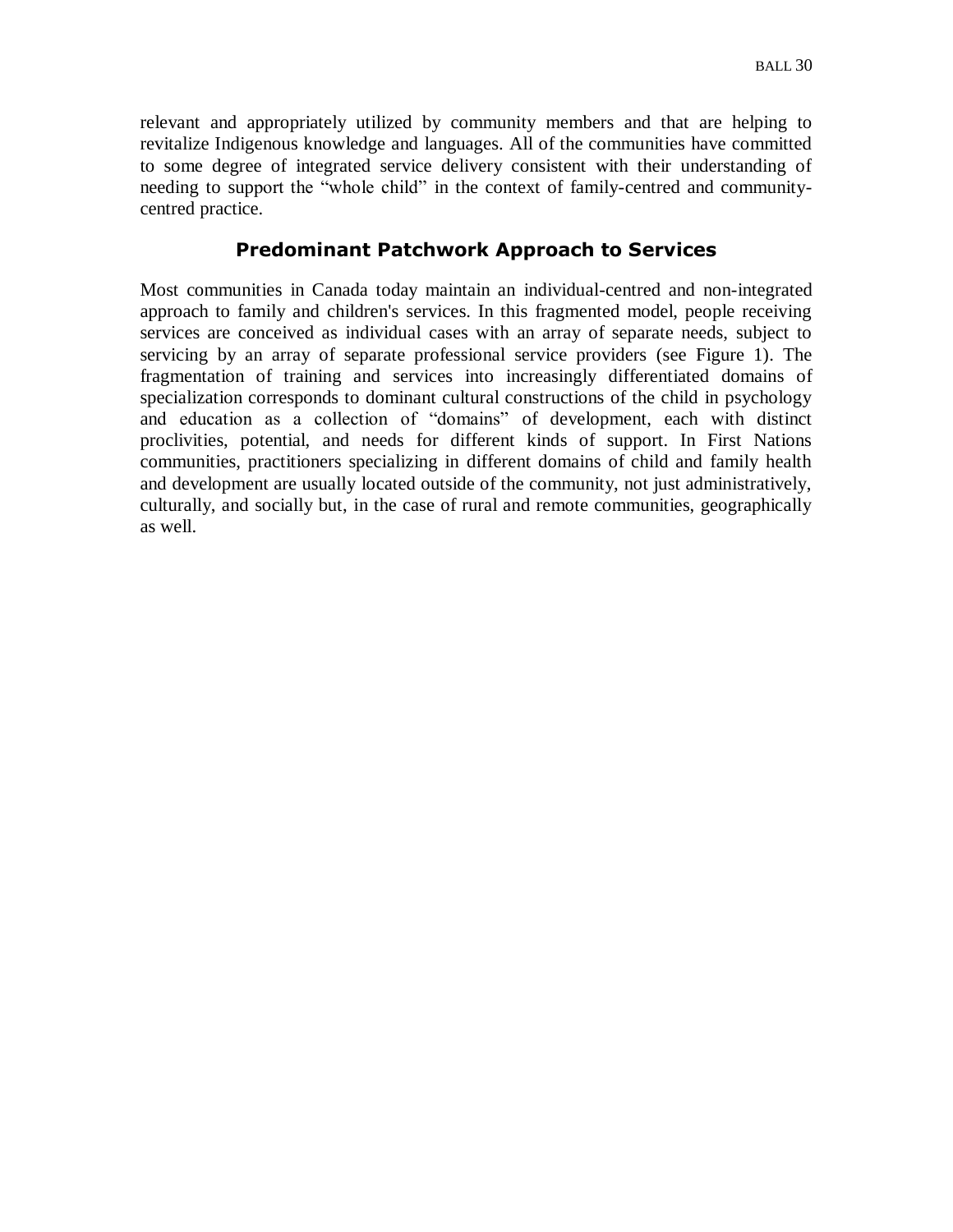

*Figure 1*. Prevalent individual-centred, problem-driven, fragmented service model.

A report on current service provision in Canada's hinterlands concluded that the fragmented system of social, health, and education services is the most significant barrier to population health in rural, northern, and First Nations communities (de Leeuw, Fiske, & Greenwood, 2002). Similarly, a report of an Aboriginal leadership forum in British Columbia noted that, "Current government programs—a patchwork at best, fractured among various levels and departments of government, often inaccessible to those with the greatest need, and not reflective of Aboriginal values and culture—have done little to undo almost a century of damage" (BC Aboriginal Child Care Society, 2003, p. 3). The lack of access resulting from this fragmentation has also been identified by Leitch (2008) in her analysis of contributors to health inequities for the federal minister of health.

In the common fragmented model, ECCD programs are usually evaluated in terms of direct benefits to individual children, such as the development of pre-literacy and language skills, socialization, and school readiness. Other programs and services for children, such as speech-language therapy, audiology, immunization, dental and vision screening or supports for special needs, are usually seen as separate provisions funded by different agencies, provided by distinct professions, and evaluated in terms of discrete outcomes. Because there is no cultural or social mediation of interactions between community members and service providers, everyone is at risk of cross-cultural communication breakdown. Continuity of care or coherence among services provided to a child or family are not typically used as criteria for evaluating services, because these would require coordination across jurisdictions, which is not provided by the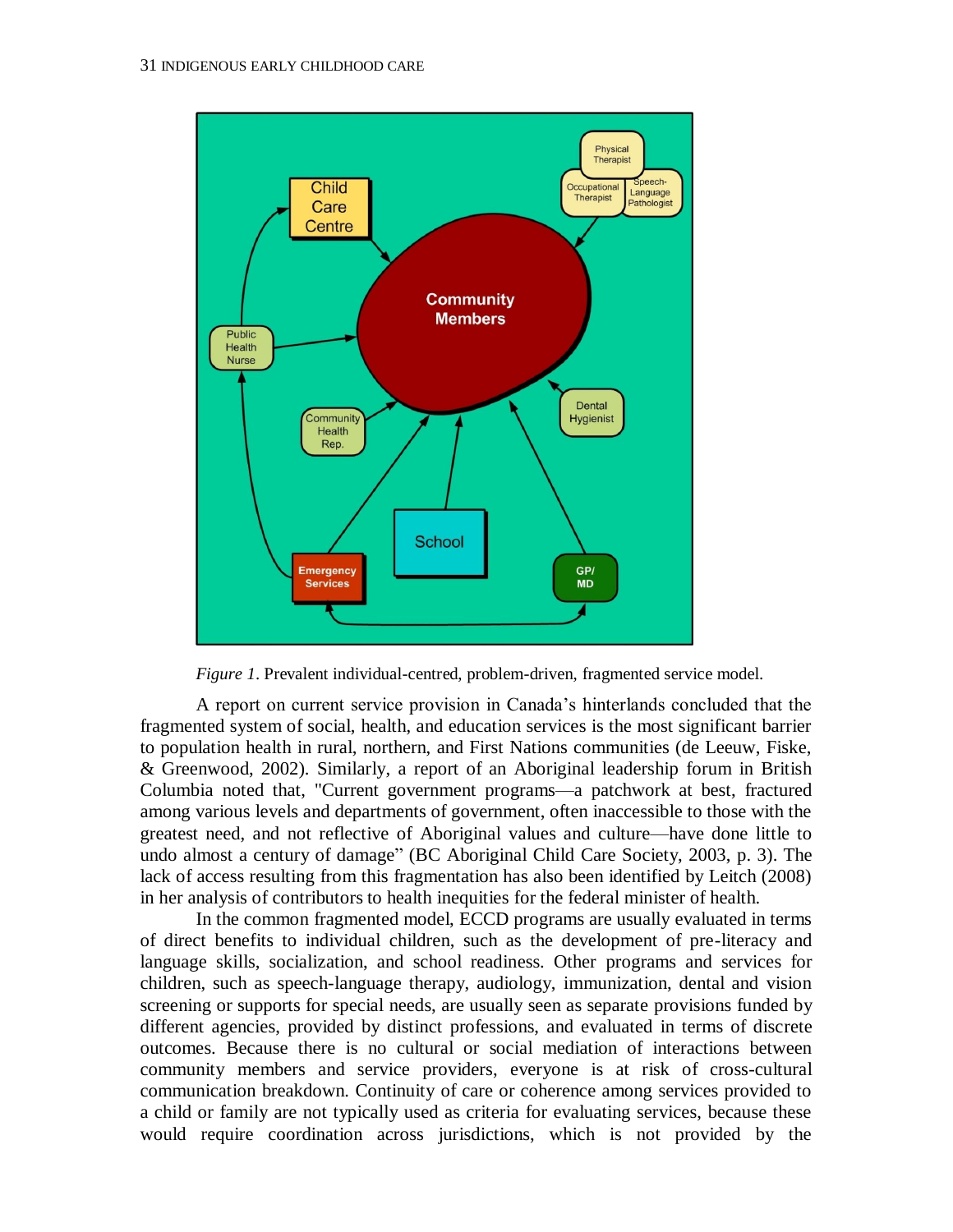bureaucracies that fund service delivery. Outcome evaluation does not assess the wellbeing of the "whole child" within her or his family context.

Many administrators of Indigenous communities have expressed frustration with this model in which individual service is based on a specific "need" or "problem," rather than on the functioning of the "whole person." The fragmented model sets up real challenges for contracted specialists from outside the community in "reaching" individuals in the community, while community members have similar difficulties in "finding" the specialists. Professional service practitioners who were interviewed for the current study described how simply finding a community member who has been referred to a service, such as supported childcare, screening, diagnosis, treatment or rehabilitation, is often their biggest hurdle. Service delivery ends up depending on the initiative, persistence and resources of both the individual community member and the service provider.

In countless forums and meetings, Indigenous leaders and community-based practitioners have described how, in a fragmented system that depends on having separate specialists to meet needs that are conceived as separate targets, service memory is lost when professional staff leave the community or are assigned elsewhere. There is an extremely high turnover of professionals serving Indigenous communities, particularly in the northern regions of each province and in the Canadian Arctic. Community-based program administrators and external service providers interviewed for the current study explained that when service providers work as a team rather than alone, and in an integrated rather than fragmented way, then the knowledge of the needs, goals and service history of children and families is retained and passed along within a communitybased family support team—leading to continuous and better coordinated services.

#### **Call for Intersectoral Service Delivery**

There is a voluminous international literature advocating "intersectoral" and "integrated" service delivery for promoting maternal and child health, growth and development (e.g., Haddad, 2001; Myers, 1995; United Nations Children's Fund, 2001; Woodhead, 1996). The World Health Organization (Bell, 1997), Romanow's (2002) Commission on the Future of Health Care in Canada, and the Canadian Population Health Initiative (2004) have all called for intersectoral approaches that address the many non-medical determinants of health—including early childhood development, environment, working conditions, lifestyle, social status and governance. The World Health Organization (Bell, 1997) has long called for (a) funding demonstration programs, (b) training that prepares people to work in multi-disciplinary teams, (c) research that expands definitions and criteria for measuring health, and (d) program evaluation that identifies promising practices for improving well-being and quality of life.

In 2002, the Romanow Commission was appointed by the federal government of Canada to provide a status report on health care in Canada and to offer direction for the future of health care (Romanow, 2002). The Romanow Report—the first national health status report ever to devote specific attention to Aboriginal health–concluded that the state of health and well-being, and the conditions of life for Aboriginal people in Canada, were inexcusably low. To address this, the Commission argued in favour of culturally defined concepts of health, consolidated funding, and pilot projects funded across jurisdictions that encourage flexible, community-driven, "one-stop" models for promoting well-being and providing intervention services. The National Aboriginal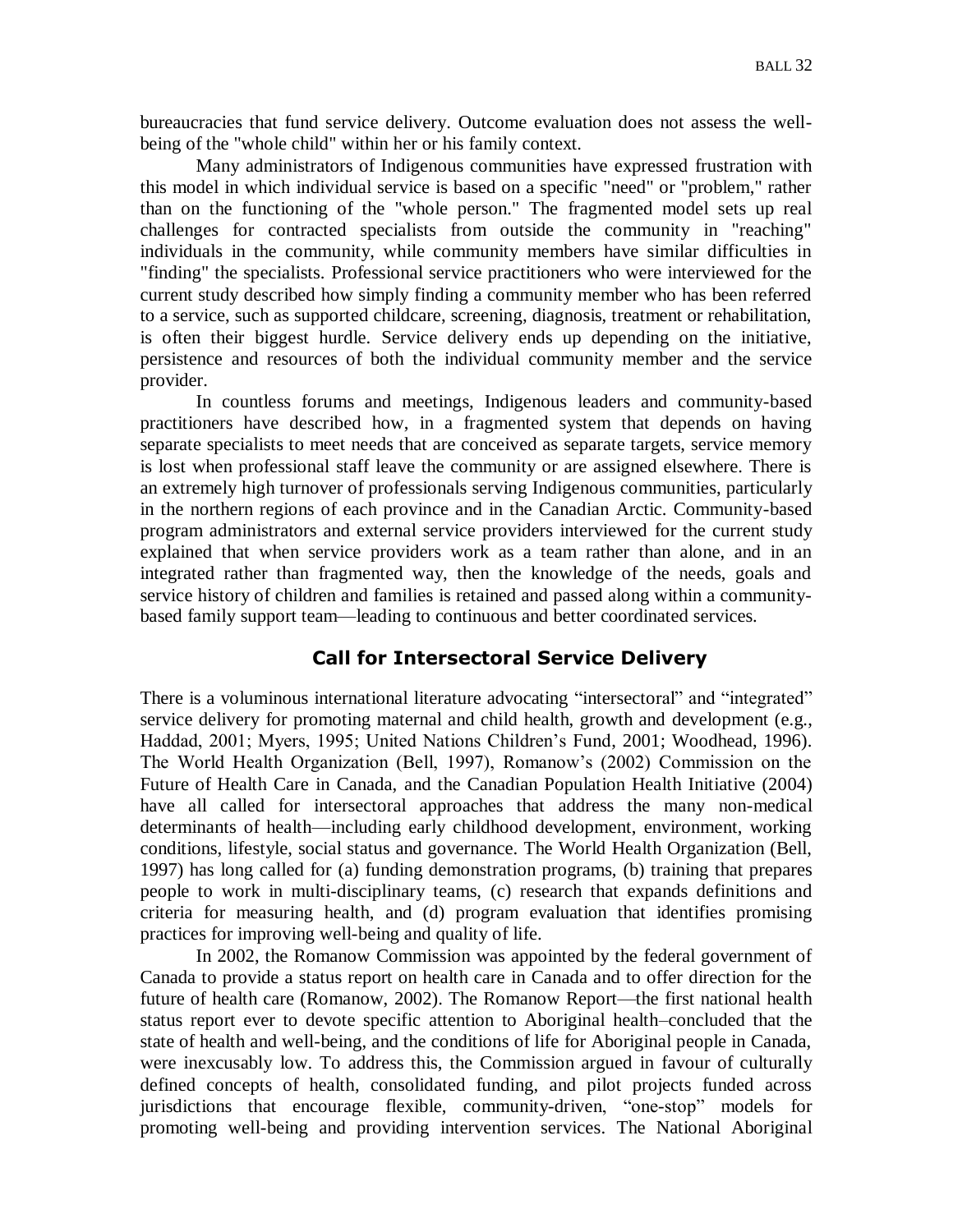Health Organization (2002), supporting First Nations, Inuit, and Métis Peoples' wellness, is quoted as submitting to the Commission that, ". . . one of the essential ingredients in creating effective Aboriginal health systems is a multi-jurisdictional approach to health service reform" (p. 224).

In provincial and regional meetings of Indigenous leaders discussing ways to strengthen the capacity of their communities to create and operate new services or to take over staff positions in existing services, a point repeatedly heard is that Indigenous people want to learn from the mistakes of non-Indigenous systems of government and community development. Specifically, they do not want to replicate the fragmentation and some of the inefficiencies of mainstream social services, health care, and community development in Canada. A representative of one of the regional inter-tribal health authorities in British Columbia put it this way:

Yes, we need training. But what do we want to train our people to do and to become? The transition to Aboriginal control should not mean simply Aboriginal people taking over White jobs, doing things in White ways. We want to do things in Aboriginal ways. We need training that will support our members in remembering their cultures and creating Aboriginal services that are really Aboriginal**.** (R.M., personal communication, 2005)

Unfortunately, the international literature offers few inspiring examples of applying the rhetoric of intersectoral coordination and integration in practice (O'Gara, Lusk, Canahuati, Yablick, & Huffman, 1999). Chronic disappointments in moving forward on the intersectoral agenda in Canada and abroad can be attributed to a number of political, conceptual, and practical barriers, including (a) the hegemony of Europeanheritage worldviews and forms of governance; (b) reluctance to share authority over health care expenditures and accountability for health outcomes with communities; (c) anachronistic, fragmented bureaucracies; (d) competing theories about the determinants of health; (e) a persistent emphasis in health theory, research, and practice on the individual as the unit of analysis; (f) reliance upon physicalistic interpretations of health status and health care; and (g) professional turfism. Given these substantial challenges, the innovative approaches of the First Nations participating in the current research are particularly worthy of examination.

# **Three Case Studies**

A documentation research study followed up three groups of First Nations community members four years after these communities had completed a partnership program with the University of Victoria which involved the community-based delivery of a bicultural (Indigenous and Euro-western), university-accredited diploma program in child and youth care. This program, called the First Nations Partnership Program, focused mainly on ECCD (Ball & Pence, 1999, 2006).<sup>3</sup> In 1999, 35 members of the three groups of First Nations completed the two-year post-secondary education program. Four years after the training program ended, First Nations administrators wanted to measure the results of their investment. The author, based at the university and currently serving as the

<sup>&</sup>lt;sup>3</sup> For more information on First Nations Partnership Programs, see www.fnpp.org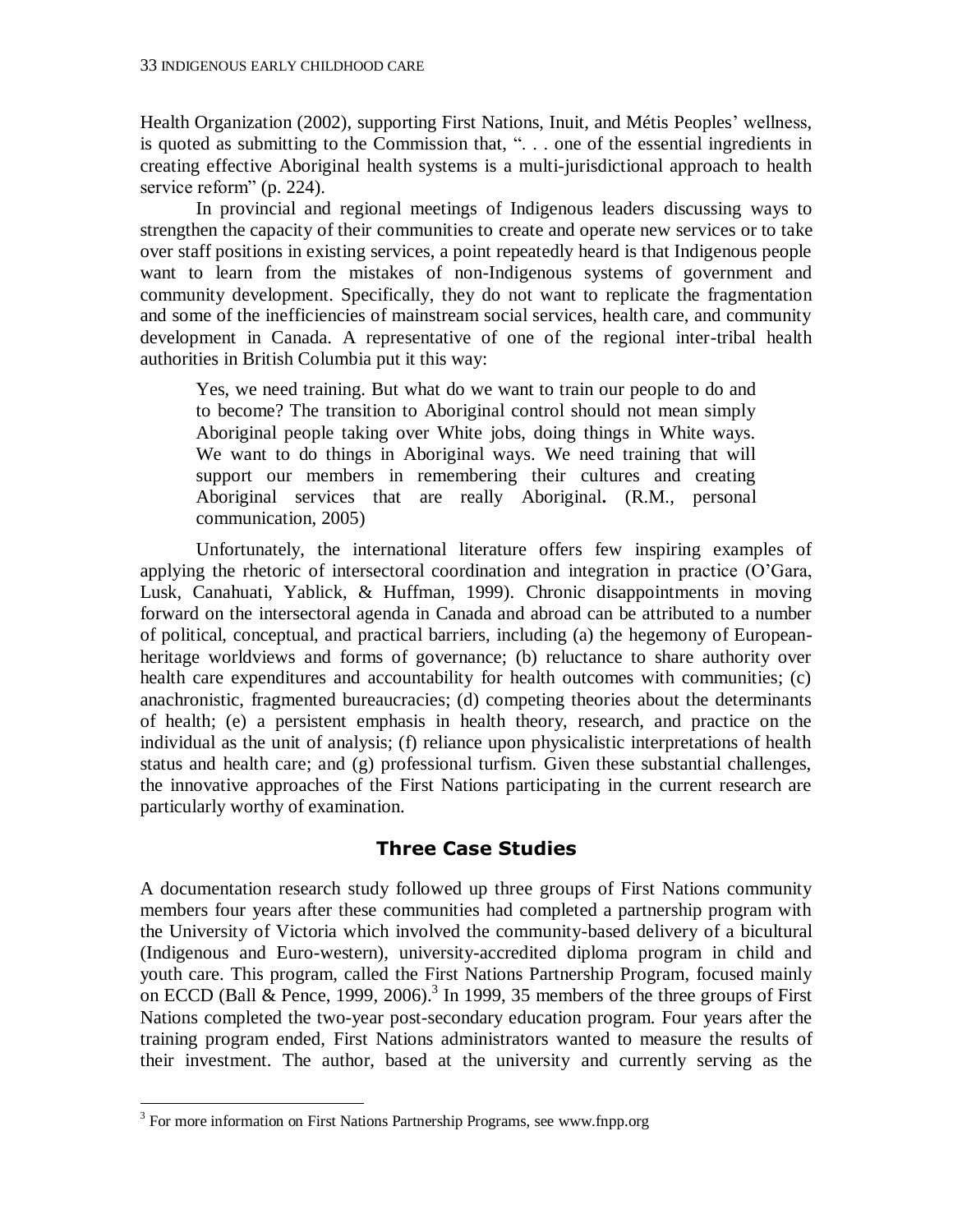coordinator of the First Nations Partnership Programs, wanted to determine whether a training program that is unique in the degree of emphasis it places on Indigenous knowledge and preparing students to respond to local needs and goals, would actually lead to the development of programs and practitioners that are uniquely suited to local understandings of child development and their place within their families, cultures and communities.

Fourteen First Nations in British Columbia participated in the follow-up research. These communities range from 100 to 1000 members. Geographically and organizationally, they form three clusters. Six First Nations that make up Treaty 8 Tribal Association are located in the northeast of the province. Tl'azt'en Nation is located in the centre of the province. Mount Currie First Nation [hereafter referred to as Lil'wat Nation, by which the group of communities is now known] is comprised of several small First Nations nestled together in the mountains north of Vancouver, in the southwest of the province (see Figure 2).

A total of 76 people from the three groups of communities participated in the research, through interviews, questionnaires, and group fora. Review of program manuals, policies, and utilization records, as well as direct observations were also used. Data collection was aimed at gaining a profile of community-based programs that had been implemented with the help of training program graduates, understanding how these programs were funded and organized, and how these programs were reaching out to infants, young children, and parents in the community. The research also explored how the communities had achieved program implementation, including the challenges, benefits, and next steps.

The research found that 33 (94%) of the post-secondary program graduates were working in their own communities, most in career-relevant jobs, such as infant development, supported childcare, preschool, and Aboriginal Head Start. Many graduates had created new programs and new roles within existing programs. All three community groups had taken significant steps, suited to their circumstances and opportunities, to build community-based infrastructure and intersectoral linkages to support the holistic development of young children and their families.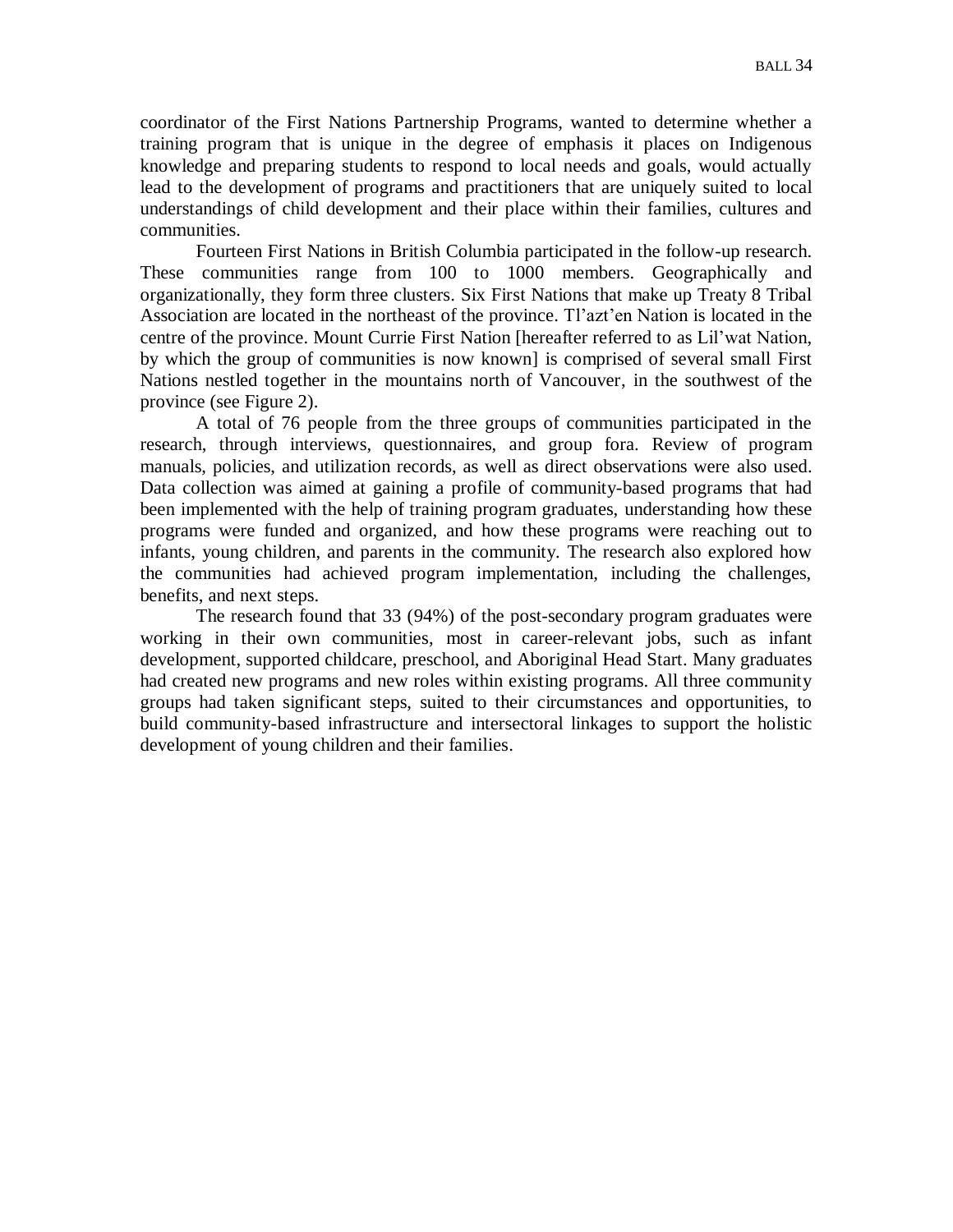

*Figure 2.* Map of British Columbia showing locations of case study communities.

# **Moving Towards Coordination and Integration**

The approach in all the communities that participated in the research has been to increase access to services in a number of ways, not just through geographic proximity to families and by providing financial subsidies, but also by ensuring "cultural safety"<sup>4</sup> and services that meet the particular needs and preferences of community members. They have all embarked on long-range plans that move away from the typical non-integrated model and towards models that (a) integrate child health and development programs on-site in their childcare programs; and (b) create clear operational links between their childcare

 $\overline{a}$ <sup>4</sup> Cultural safety is a term that is sometimes used to capture the sense of feeling socially safe to express one's views and behave in accordance with one's own culture, without risk of being scorned or made to feel socially alien. Formalization of the concept of cultural safety began in 1988 at a *hui* in Christchurch, New Zealand, attended by nurse educators and Maori student nurses (see Dyck & Kearns, 1995; Papps & Ramsden, 1996).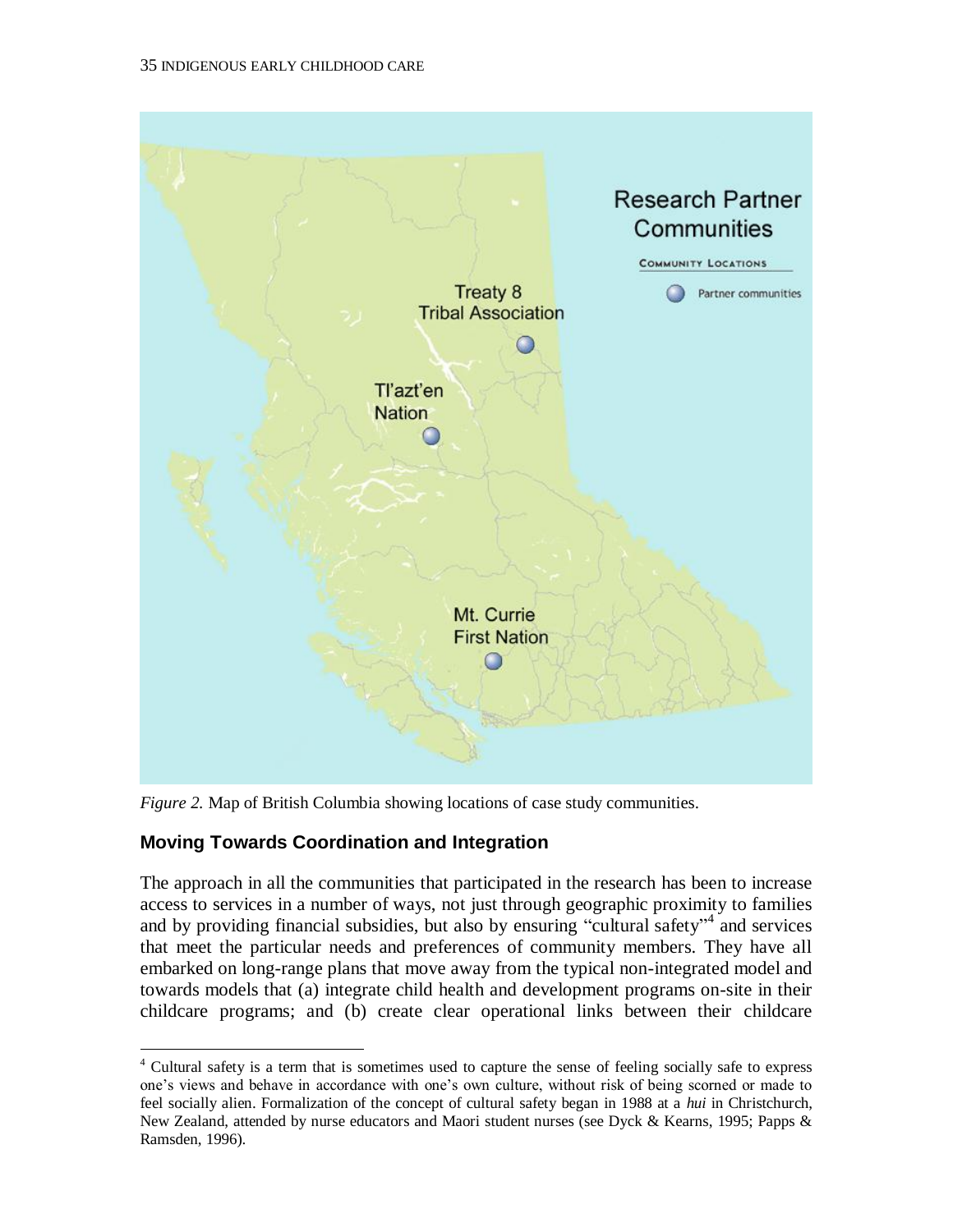programs and other health, cultural, and social programs intended to benefit children and/or parents (see Figure 3).

#### **Case Example 1: Treaty 8 Tribal Association**

The six First Nations that are represented by the Treaty 8 Tribal Association range in size from 70 to 205 members. They are culturally diverse and geographically dispersed, and are located from two to seven hours drive from Fort St. John with a population of 16,000 people. The First Nations in this Association sponsored 15 community members (two or three students from each community) to live in or near Fort St. John in order to take the ECCD education program. By the time the students graduated, three of the First Nations had developed new facilities and new services for children, and two more were able to use existing educational facilities to mount new childcare programs. One community was not able to develop services due to other pressing priorities. There are now two Aboriginal Head Start programs located in Blueberry River and Saulteau First Nations two of the smaller communities—both staffed by program graduates.

Coordination of services delivered across these small rural communities is eased by the relatively small number of community members and visiting specialists involved. The communities have a school near their largest on-reserve population centre, as well as a childcare centre and a health care centre consisting of three or four small offices, where they have effectively clustered similar services together. Some service practitioners, including childcare centre staff, teachers and community health representatives, live and work in the community, and are mostly First Nation community members. Other service practitioners exist as satellites to the community, but they are more readily able to access clients—and community members are more readily able to access them—through the community-based service offices. ECCD programs and specialist services remain essentially fragmented, however, with regards to sources of funding, service mandate, scope of practice and accountability requirements. Administrators in these small, relatively remote communities pointed out the special challenges facing communities with a very small population base, especially when funding is allocated on a per capita basis, which limits their ability to realize a broader range of integrated, communityappropriate services. The Education Coordinator of the Treaty 8 Tribal Association, Diane Bigfoot, who also oversees transitions from training to work, spoke of the ongoing effort to strengthen ECCD capacity:

The training in early childhood care and development brought forth more programs—not only childcare—but for children and families, and it brought these to the communities. This is still growing. Two of the First Nations just started a childcare and development program—expanded beyond the Aboriginal Head Start program. They are sharing, and this sharing is also an outcome of the communication and understanding that developed between people who were originally students in the postsecondary training together. It is good to see the communities working together in this way. The presence of trained community members in the communities keeps attention focused on the importance of children and youth and culture—and there are all sorts of programs running—even if the administration changes or the political level is turbulent, the services continue. This is very important. (Diane Bigfoot, cited in Ball, 2004, p. 2)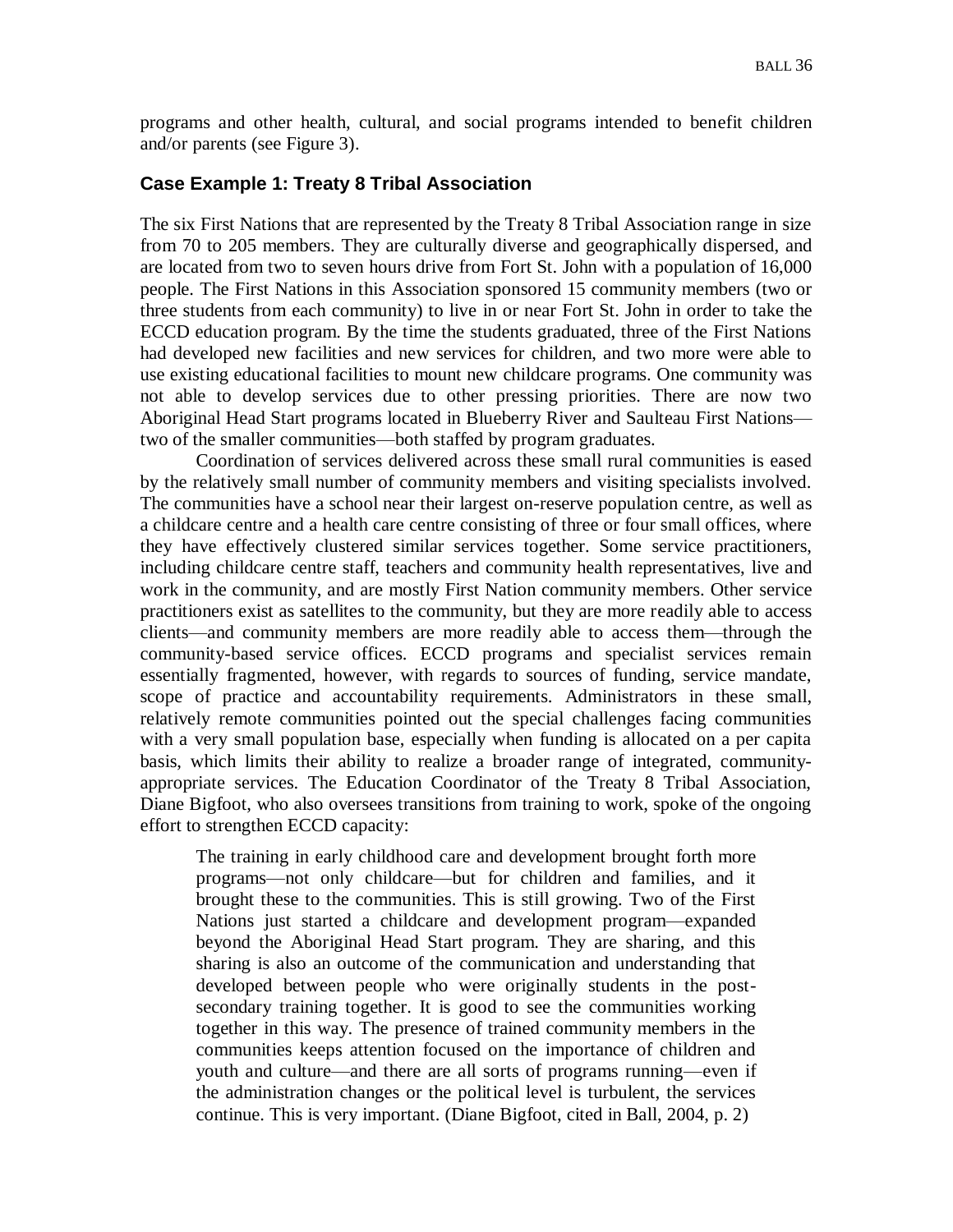

*Figure 3.* Emerging community-based service model in small communities

# **Case Example 2: Tl'azt'en Nation**

Tl'azt'en Nation consists of three small communities with a total of about 680 members who share the same culture, language, and history. Like much of the population in the northern half of the province of British Columbia, members in these communities may wait years for on-site screening, diagnosis and early intervention services. Most specialists are located in the city of Prince George—three hours drive away in good weather.

Before the post-secondary education program commenced, this First Nation received funding from Health Canada and other sources that enabled them to construct a licensed childcare facility in an unused wing of the school located in the largest onreserve population centre of Tache. When 10 community members completed the ECCD training program, most of the graduates were involved in opening the new facility, and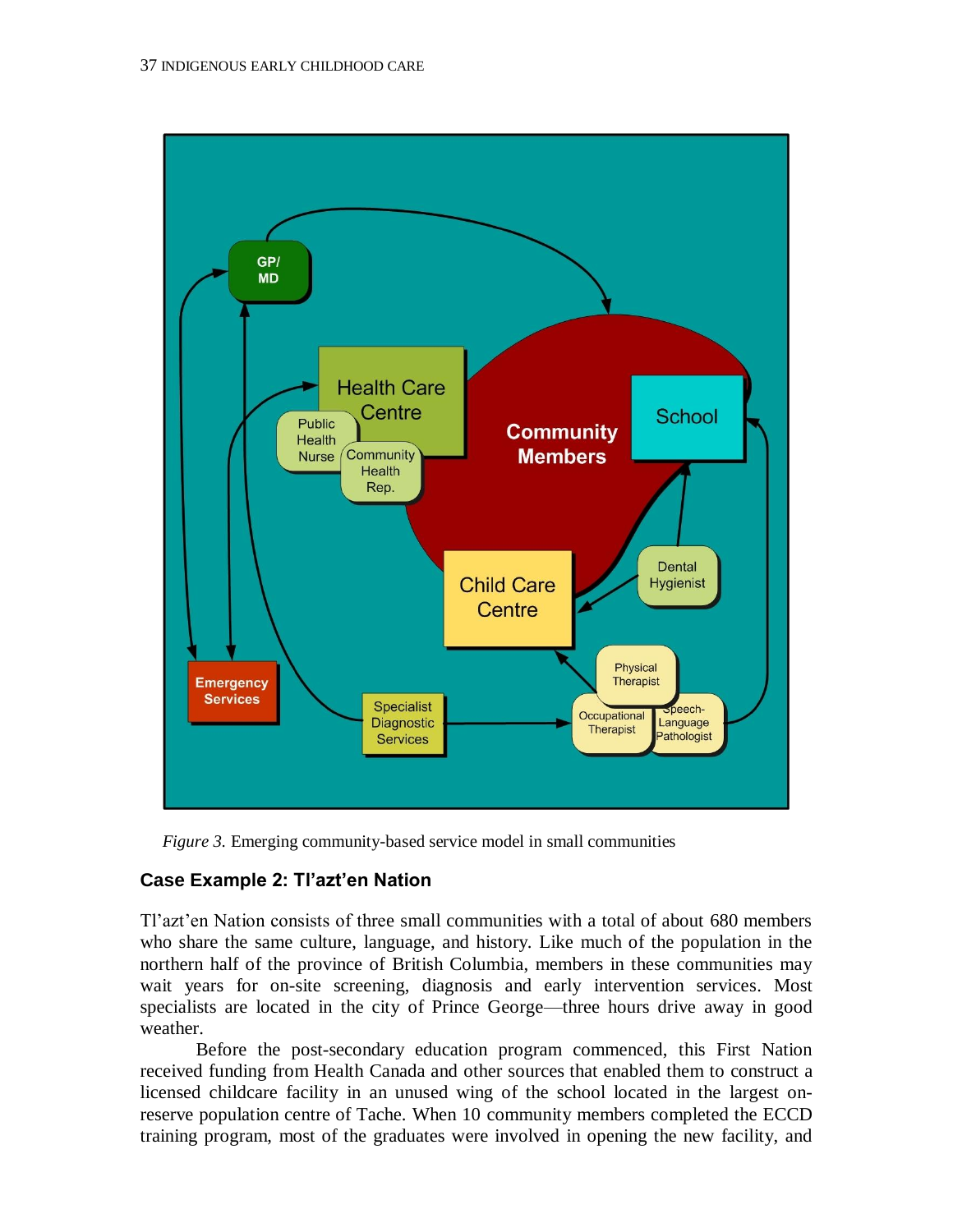they began to offer a full-day child and development program called *SumYaz*, or Little Star, in the community for the first time, along with other services are integrated directly into the program. A short time later, the community received funding to innovate an Aboriginal Head Start program delivered in a facility on the school grounds.

Both programs are run entirely by credentialed community members. Both have received excellent evaluations both from the regional Early Childhood Education licensing officer and from the Aboriginal Head Start Regional Headquarters. Children come by bus from the two smaller villages of Binche and Dzitl'ainli, 20 to 45 minutes away, to attend the school, the childcare program, and Aboriginal Head Start. ECCD practitioners, community administrators, and contract service providers described how the childcare facility and the Aboriginal Head Start facility are used as sites for the integration of services, noting that this enables (a) access between specialists and children and parents, (b) development of "service memory" among staff, (c) multidisciplinary professional development for on-reserve staff, and (d) cultural learning for visiting specialists (see Figure 4).

The community decided to locate health services, adult counseling, and alcohol and drug treatment services in a different area of the village than the school, childcare centre, and Aboriginal Head Start facility. Administrators and ECCD practitioners explained that this was intended to prevent the spread of illness and to provide some "children only" space set apart from community facilities for adults involved in treatment, recovery programs, and social services.

The community champion of the ECCD training program and the community development strategy for innovating a growing number of coordinated services for young children, Amelia Stark, Director of Education, emphasized supportive community leadership as an enabling condition of ECCD initiatives in the community.

The biggest benefit of training for our community has been the opening of a number of new services for young children and their families, such as the SumYaz Daycare and the Aboriginal Head Start. There is good support in the community for this initiative. An important part is having a good Education Society made up of concerned community members with a vision. (Amelia Stark, personal communication, 2002)

This community leader further identified leadership development as an outcome of the ECCD initiatives in the community.

The second major benefit is the program helped our students in the community to find their voice. They were a shy bunch of ladies; today they have the confidence to work with community members and our Elders. They gained skills on how to work with Elders, which is an important component in Tl'azt'en Head Start program. The CYC [Child and Youth Care] students have the confidence, education and capacity to deliver a well thought out program for the children. They will one day become true leaders in our community. Two of the students are holding manager positions and all are employed. They are well recognized and respected in our community. The women are building the foundation with the families, where they are moving forward now to become leaders. We are proud of their accomplishments; the program was worth the energy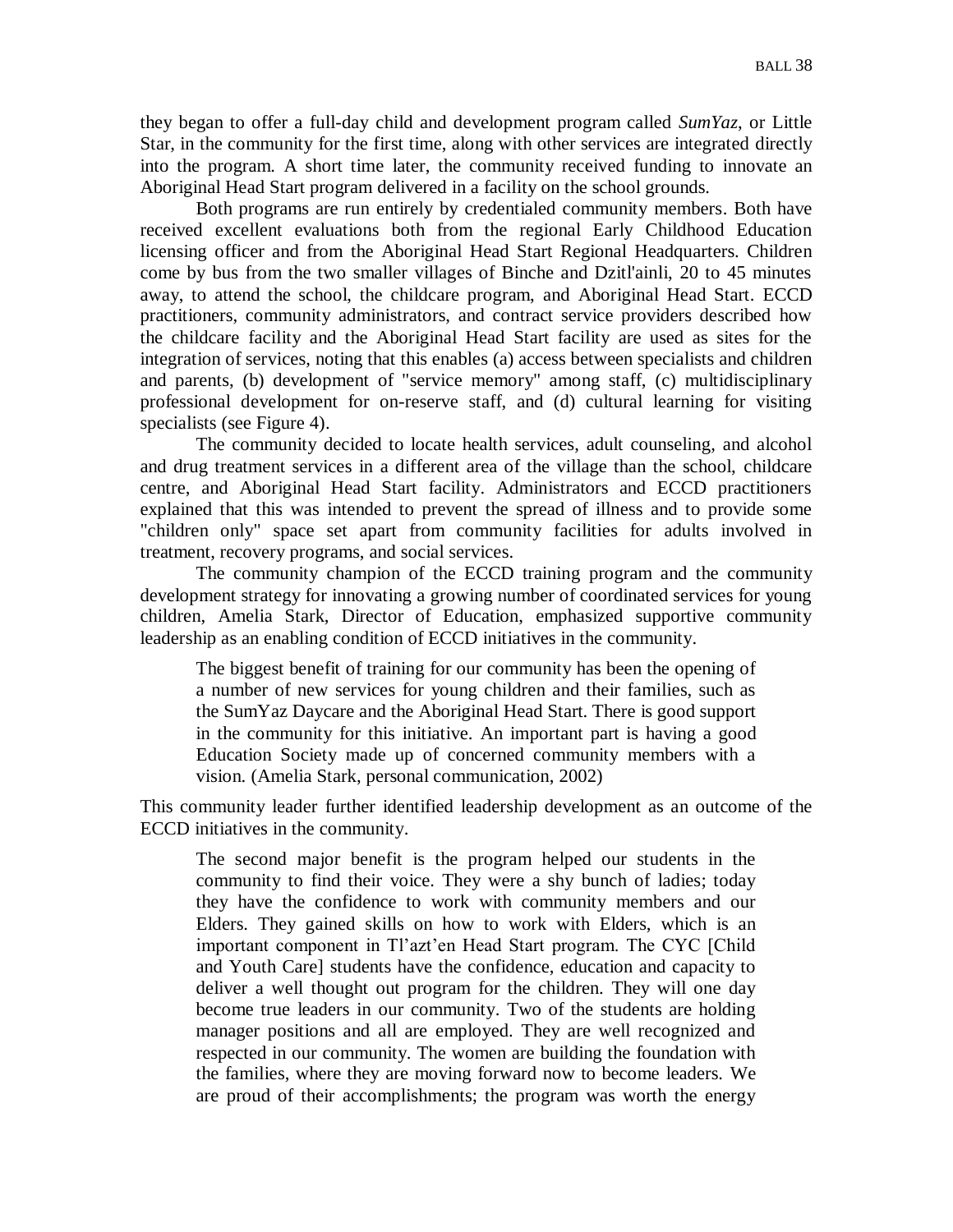

and commitment. (Amelia Stark, personal communication, personal communication, 2002)

*Figure 4.* Community-based service model with school as integration site for selected services.

## **Case Example 3: Lil'wat Nation**

Lil'wat Nation, situated in southwestern British Columbia about two hours from the urban centre of Vancouver, has the largest population base among the communities participating in the research. It consists of one main community of about 1,000 members and four other affiliated communities with a total of about 800 members. The communities share a band-operated school offering Kindergarten through Grade 12 and many other services. Together they have established a well-developed planning structure, stable leadership, and a long history of successful development initiatives.

In the mid-1990s, the community decided to plan for comprehensive childcare programs, involving integration and intersectoral services and incorporating cultural values, cultural literacy, and heritage language. Their goals were both to enable parents to participate in healing programs, continued education, and employment and to support the development and positive cultural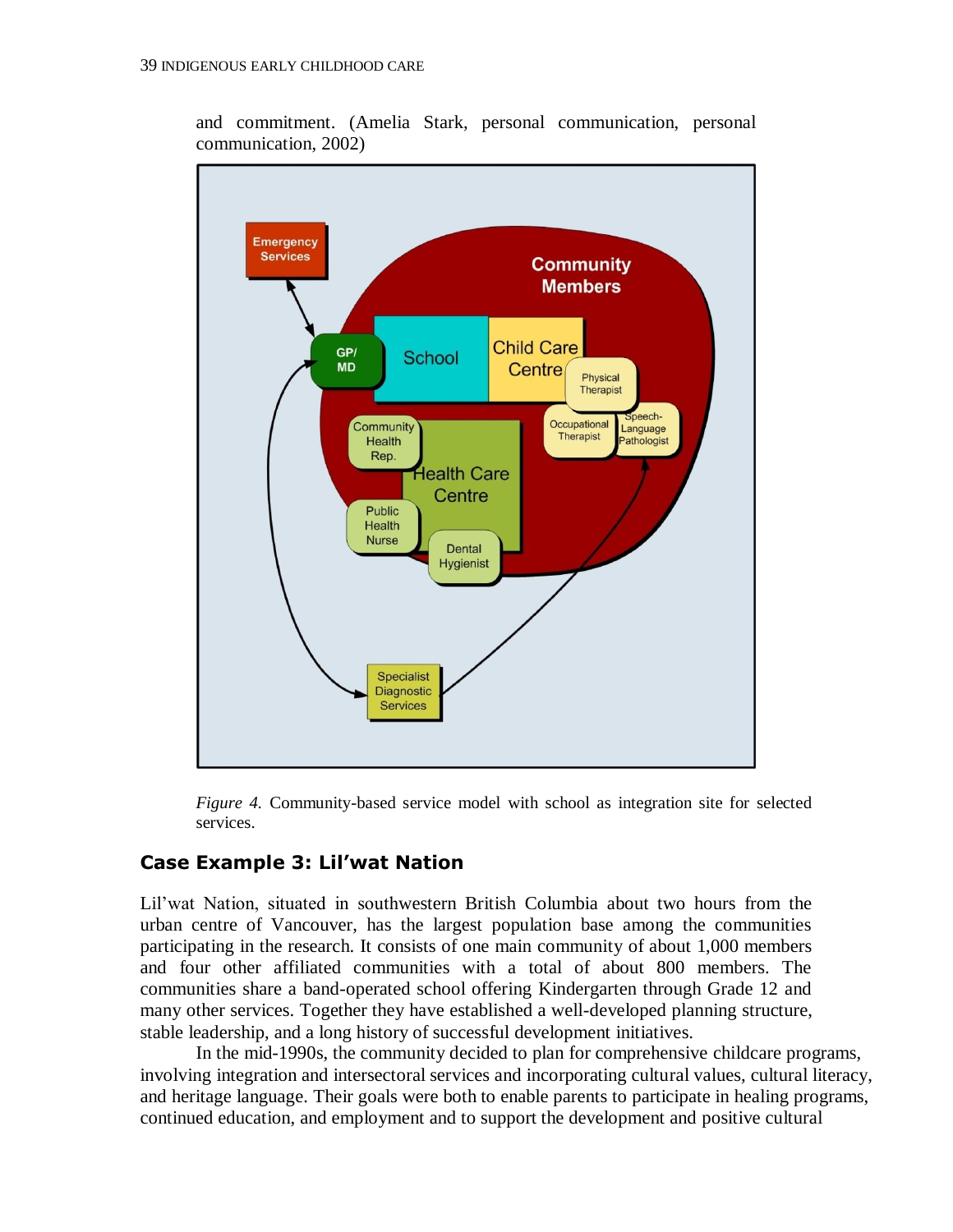identity of young children. They had a community-centred concept for services to families, beginning with quality childcare delivered by credentialed community members in a licensed setting as the "hub," as shown in Figure 5.



*Figure 5.* Community-based service model with childcare as integration site.

Lil'wat Nation sponsored 15 full-time community members to enrol in the early childhood care and development training program. In 1999, just as 14 students were graduating, the community opened a new multiplex facility, called *Pqusnalhcw*, or Eagle's Nest, strategically located only 200 metres from the full-service, band-operated school. The multiplex provides Elders and children with a culturally vibrant gathering place that promotes health and wellness of the whole community. The multiplex houses a large preschool program, called *Skwalx*, or Baby Eagle, and a large infant care centre called *Tsepalin,* or Baby Basket. Most recently, the community opened a large afterschool care program that is partially integrated with the childcare programs, sharing some staff, activities, outdoor play space and equipment. They also added a health service wing, examination room, and staff room. Over time, the services delivered inside the childcare centre itself have evolved to include occupational therapy, supported childcare, developmental monitoring, assessment and referral, speech-language pathology pre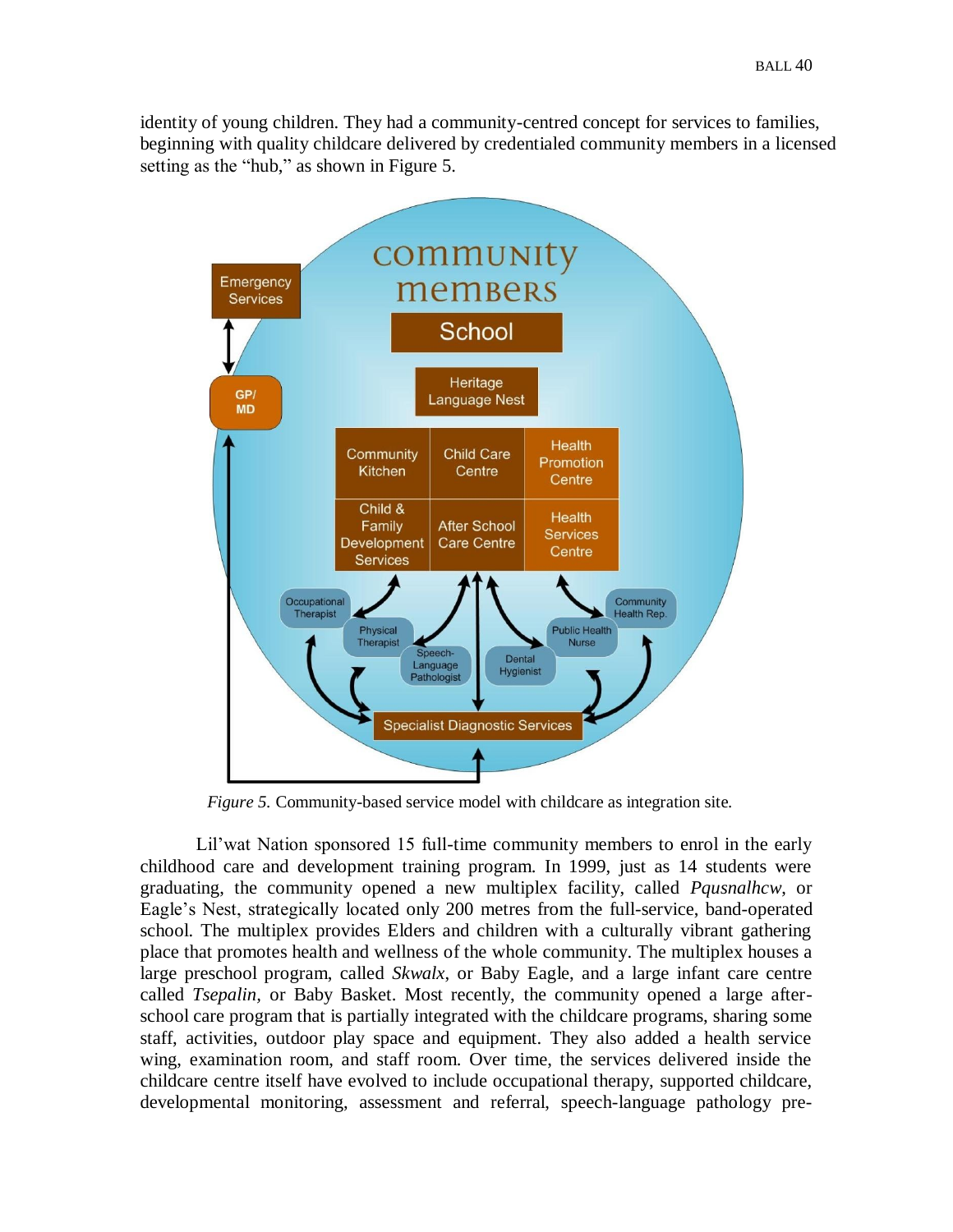screening and monitoring, and preventive dentistry. At the time of this report, the combined childcare programs served 120 children from 6 months to 6 years of age.

Co-located in the same multiplex are a community kitchen, health information and promotion area, health services offices with examination rooms, and multi-purpose rooms offering a range of family services. The multiplex functions as a site for the integrated and co-located delivery of a range of health and social services, including alcohol and drug counselling, tobacco reduction and diabetes prevention, as well as infant and toddler care, preschool and after-school care, and parent support programs such as Best Babies and language facilitation training.

#### **ECCD Programs as Hook and Hub**

Each First Nation that participated in the research had taken the first planned steps towards community-based, culturally informed supports for young children's development and streamlining access to specialist services. Although each community was going about service development differently, all administrators and practitioners expressed their satisfaction with their progress to date and their belief that they were incrementally building services that (a) ensure that children in their communities receive quality childcare; and (b) effectively "hook" parents, other caregivers, Elders and community administrators not only to bring their children for childcare, but to "ladder" into other activities, services and programs, including language, nutrition, health, social development and cultural programs, built like a hub around the childcare.

#### **Hooks**

Many families need and want quality childcare services for their children. In these First Nations communities, that need or desire acts as a magnet to attract or hook family members in to the childcare program. When community leaders held forums for their members to discuss the idea of making ECCD a focal point of community capacity building and infrastructural development, the value of assuring quality care for babies and preschoolers was an easy hook for mobilizing positive community action. Many of the childcare staff interviewed for the research described how parents are often willing to seek playmates for their children, respite from the constant demands of parenting, or reliable daycare so they can work, whereas they may not be so willing to seek supports or services for themselves or for other family members. Once they begin bringing their child to the centre, family members learn about other programs, services, information and special events available to them and are encouraged to ask for the kinds of supports they need to promote wellness of all their family members. Parents in the participating communities described how they began by bringing their children for care, and then expanded their involvement by accessing other, co-located services for other children of all ages in their care. Over time, as they became comfortable with the staff and the quality of care and felt safe within their own cultural context, they came for social support and services for themselves.

Other hooks for securing the attachment of families to comprehensive community-based supports for achieving wellness include (a) having community members involved in the ECCD programs as guest speakers, mentors, planners and helpers in other community events and service boards; (b) co-locating programs with cultural meeting places and community kitchens; and (c) holding events such as open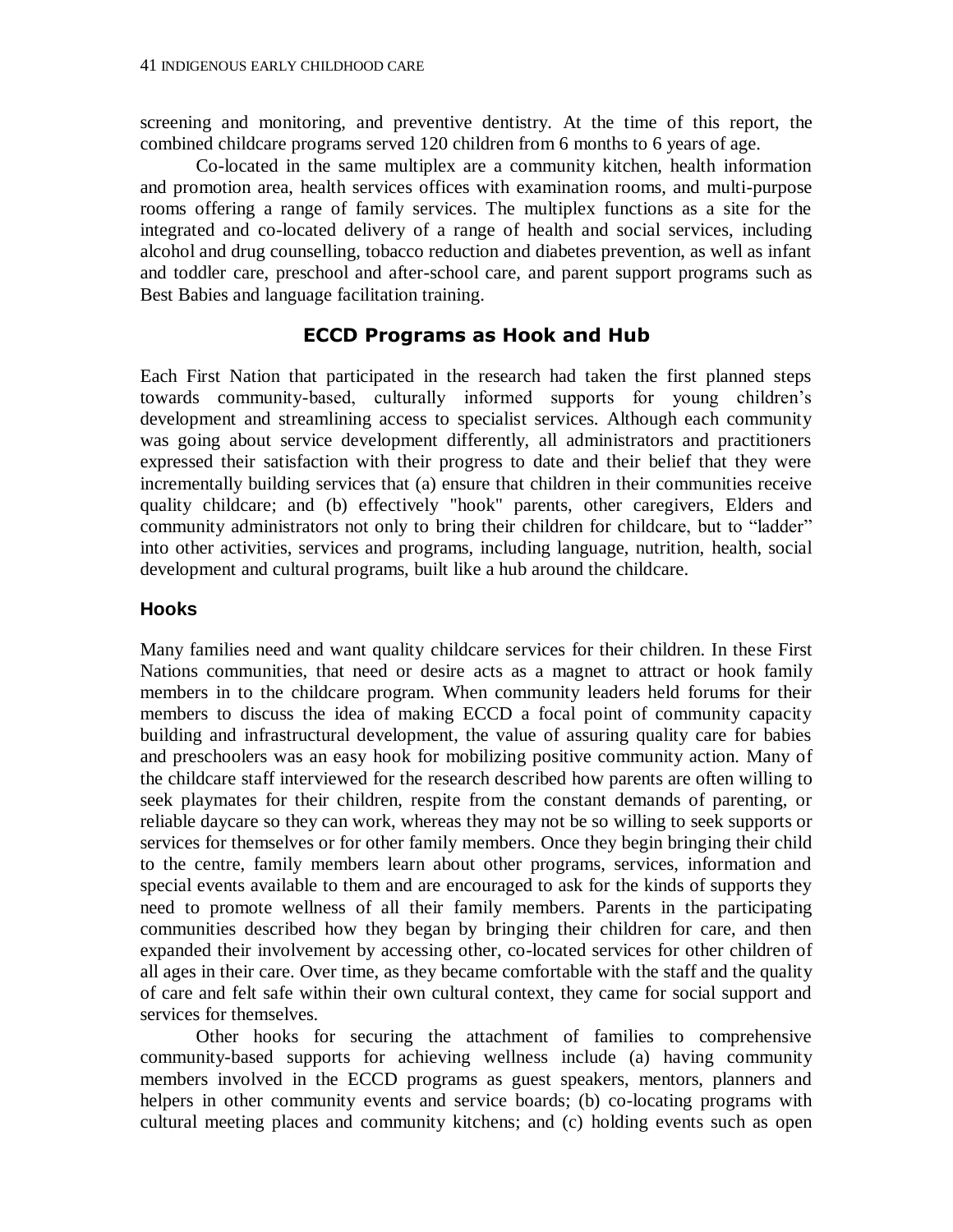houses and family days that welcome the whole community. For example, in several of the First Nations in this study, childcare programs are co-located with Best Babies programs, Mom and Tot groups, Parent-Child Mother Goose, language facilitation programs, nutrition ,workshops, hands-on displays about healthy living (for example, diabetes prevention, exercise, medication) and similar programs to promote child and family well-being. When parents bring their child for care, they pick up information about other programs available, and may see other community members attending these programs. Staff in the centre get to know the parents, and may draw their attention to a particular program being offered. Gradually, parents become more involved, and many volunteer to help in the community kitchen or to spend time with children in the childcare program. After a period of familiarization and developing a sense of safety and trust in the staff, they enroll in a program for themselves. As one community member remarked:

Ever since this place happened, I feel like people can come out more and get the help and support they need. This childcare program has been like a magnet that has drawn us to get together and keeps us here, doing things to help and heal ourselves and that will hopefully make our community stronger and a better place for our children and everyone who lives here and even those who want to move back here. (L.B., personal communication, 2002)

#### **Ladders**

Childcare staff and administrators in each of the three community sites explained that, because of the community's ability to offer a laddered system of services, the community can often assist vulnerable children without disrupting family life. Child welfare practitioners are less likely to resort to invasive monitoring or calling in external child protection services that often result in stigmatizing "pull-out" programs or apprehension of children into government care—an all too common occurrence in First Nations families. The manager of one of the childcare programs explained:

We probably know families in our community better than anyone. We see the children every day, or if we don't see them every day, we know something must be going on. And we see the parents every day, and we begin to be able to tell how they are doing, or if they're having some difficulties. Or if we don't see them bringing their child or picking them up, we might start to wonder why—where they are. So we have this kind of "alert" system about the family. And if we think there is something more that the family is needing, we can work on putting systems in place to provide some extra support for the family during hard times, or refer people to treatment, or get some extra services in place for the child if that is what's needed. (D.F., personal communication, 2002)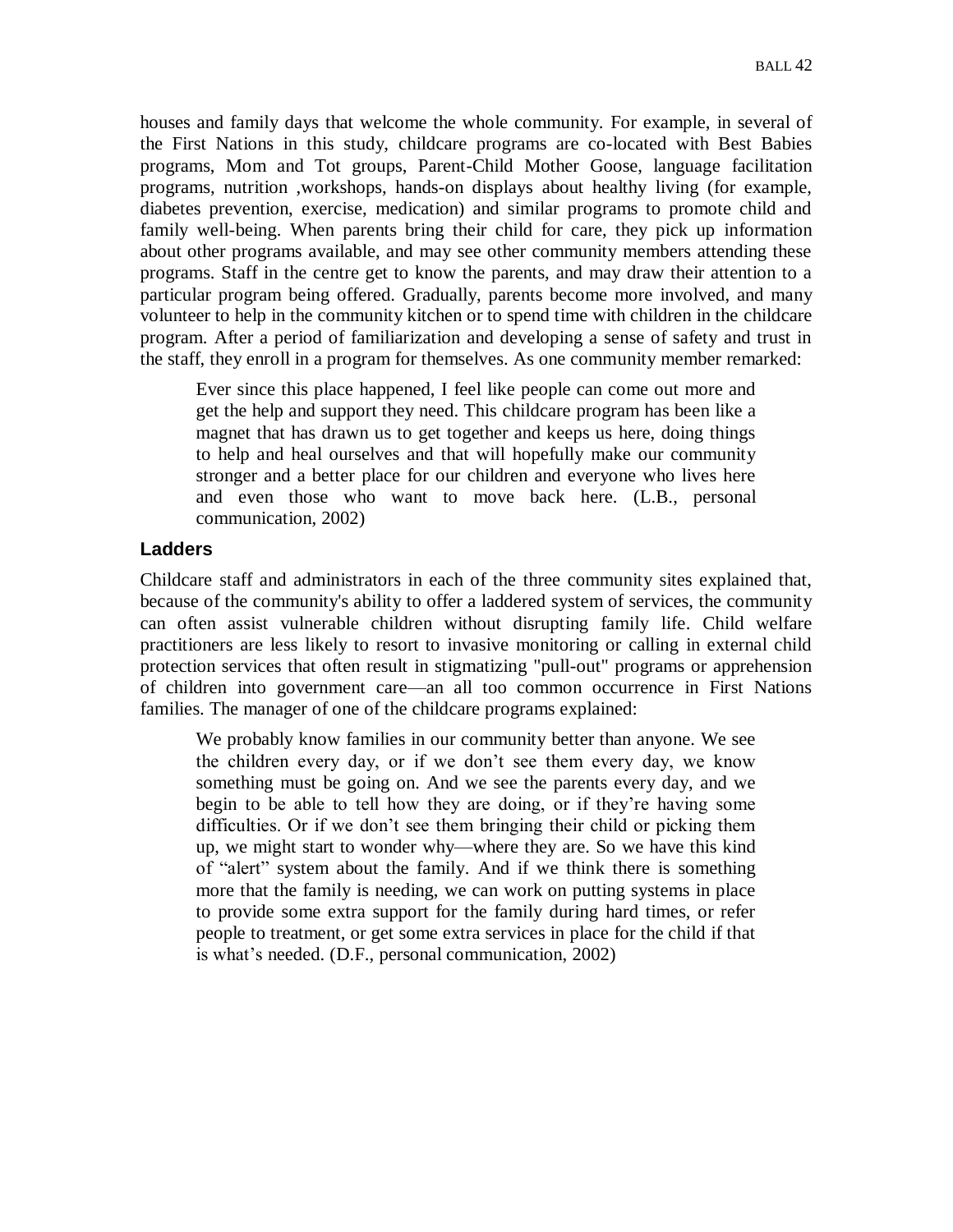In another community, the director of the multi-service centre explained:

. . . parents can move from a Best Babies or other parenting program into supportive counseling while their infant is cared for in the infant centre, and then ladder into more intensive personal wellness programs, such as Residential School recovery support groups, alcohol and drug treatment services, and employment search and job training. (Jessica Frank, personal communication, 2002)

A parent recounted her experience of this laddering function:

My daughter has special needs. She gets supported childcare in the centre as well as speech therapy. Because of having a licensed childcare program with really good staff who I know all of them personally, I was able to pursue my education and now I am in job training. I couldn't have done these things without the different kinds of programs offered in addition to childcare at the centre. (N.H. personal communication, 2002)

Childcare practitioners are able to help identify children who might benefit from diagnostic assessment to determine the need for early intervention for specific developmental delays. In one community, staff described how they sometimes prompt a parent to think about taking his or her child for diagnostic services. These staff said they have also, on occasion, stepped in themselves to arrange on-site diagnostic assessment for a child.

#### **Hubs**

The hub model now in use by the First Nations involved in this research is essentially a family- and community-centred, rather than a child-centred, model of service delivery. It is both holistic and population-based, with services specifically designed to meet the needs of the local population for developmental, social, primary health, and cultural programs, as well as for supports for children with special needs and children in vulnerable families. By setting up their childcare centres as the focal point or hub of a larger system of community programs and meeting spaces, these communities have managed to create a service delivery model that is not only multidimensional and accessible, but also culturally appropriate.

Community leaders and program staff explained to us how they see the family as the central organizing focus for delivery of services, and the well-being of young children as dependent upon and also contributing to family well-being. Many community members spoke about the concept of the "early childhood years" as a foreign idea that artificially segregates young children from "all children" or "the whole community." As one First Nation Elder said: "Our children need to be understood as part of a whole that includes their family, community, culture, and the natural environment" (Martina Pierre, Lil'wat Nation, personal communication, 2002). In these communities, the childcare facilities are now primary sites for bringing people of all ages together and holding cultural events, as well as providing services and programs directed at addressing the well-being of the whole child and the whole family—including information and education, social support, health services, and speech-language services. A grandmother who regularly brings her grandsons to the child development programs explained: "Our childcare is a holistic model, and feels natural to us as Aboriginal people, where we have always seen children and the community as one. Children are the future of our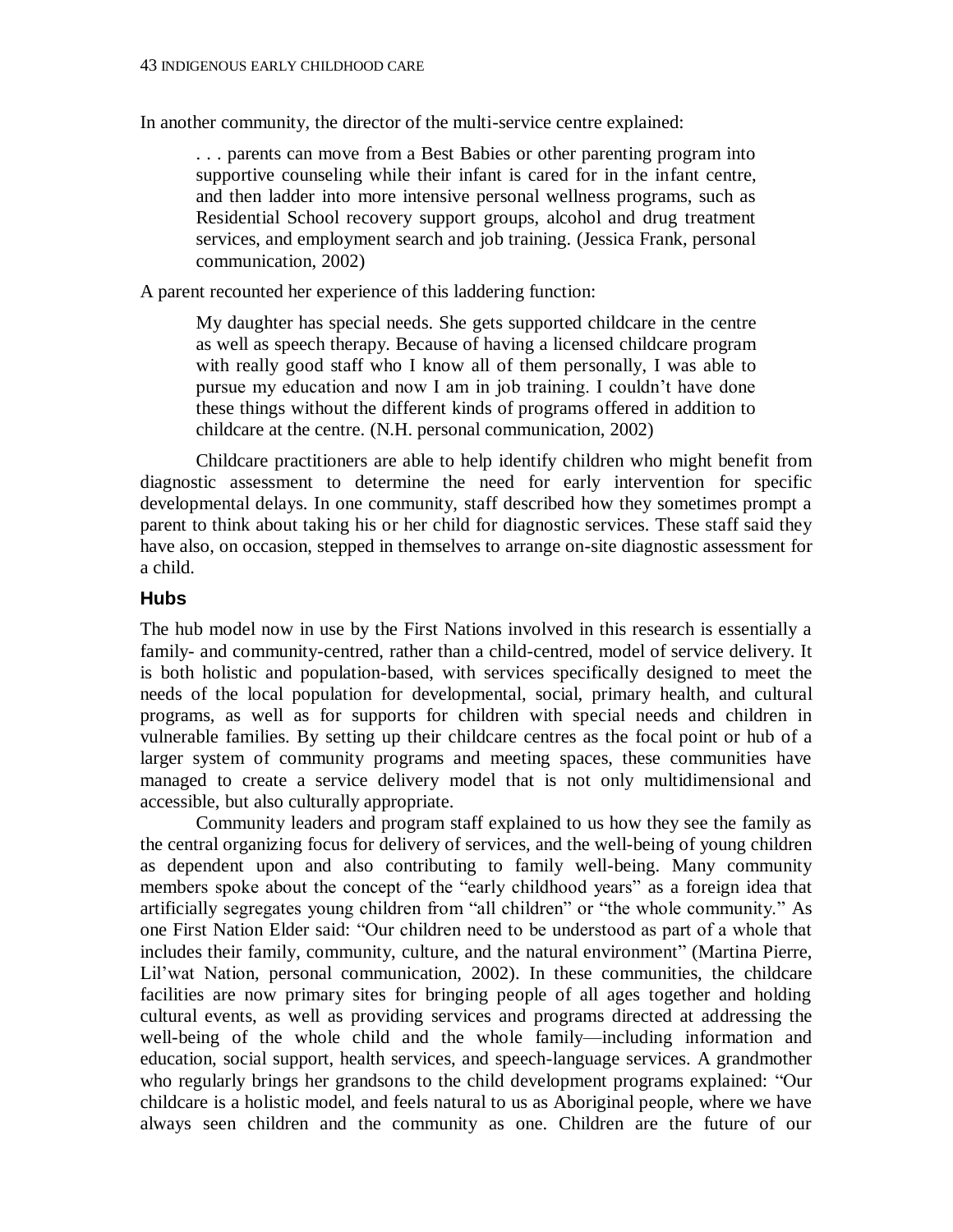community—they are, or they should be, the centre of everything we do"  $(V,K)$ , personal communication, 2002).

The hub model reflects a holistic, community-driven philosophy and provides for service delivery that is consistent with Aboriginal ways (see Figure 6). It also increases:

- cost—and resource—efficiency;
- increased social support and engagement for all community members;  $\bullet$
- laddering of services for children and families, especially those at risk;  $\bullet$
- access by service providers to individuals in small communities;  $\bullet$
- inter-professional communication;  $\bullet$
- program stability and continuity of services;
- community-wide involvement and support; and
- community capacity through ongoing, multidisciplinary teamwork and leadership.



*Figure 6.* Early childhood care and development as a community-based hub.

## **Leadership**

The design and delivery of new programs in these First Nations are illustrative of the benefits of long-term, comprehensive visioning and planning, good governance within community, and a steadfast commitment to the well-being of the youngest generation as a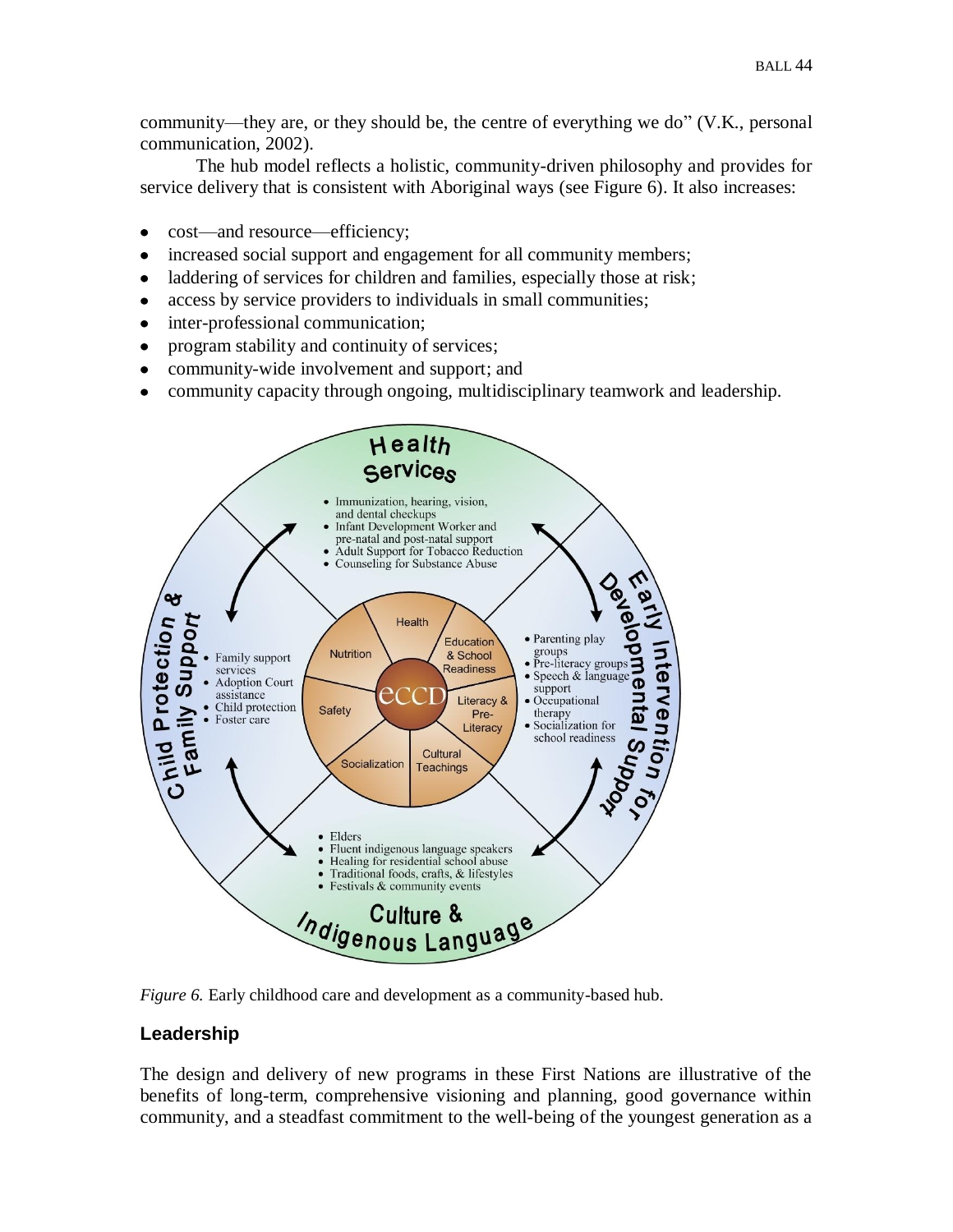priority for community development. The Director of Community Advancement Programs at Lil'wat Nation, Christine Leo, gave the following explanation.

Lil'wat Nation strongly believes in Aboriginal title and rights, and our sovereignty over our lands. We need to provide support for families and specifically for young children, and especially for families that are having trouble caring for their young children. . . . Another value is that we want our children to have cultural training. A few years ago, we did a labour analysis and needs survey and our first priority was post-secondary training in early childhood, so that we could establish our own daycare, operated by our own people, carrying on our own traditions and values. We have done that. Parents are happy when their children go to this childcare program. They develop good habits, have good nutrition, early learning, especially cultural learning, and socialization. We have support from the Chief and Council and administration here, and the staff who graduated from the post-secondary program with UVic are very happy to be working in our own community. The different departments here work together—the Health, Childcare, Education and Training, Wellness, Economic Development, Social Development—we all work together and that contributes to the success of our programs. (Christine Leo, cited in Ball, 2004, p. 1)

# **Training Focusing on Particular Community Needs and Goals**

The participants in the follow-up research described how the *kind* of training a community makes available to its members affects both the graduates' and the community's readiness to make the transition from training to work. The education delivery model used in the First Nations Partnership Programs is community-based, community-driven, and community-involving. The curriculum builds on communityspecific cultural knowledge and ways of supporting young children's well-being. Participants in the follow up research described how these features of the training program ensured that program graduates became able to deliver the culturally consistent services and supports that community members need, accept and appreciate.

# **Aboriginal Ways**

Throughout the two-year post-secondary program, members of the participating communities discussed the meanings of child and family wellness within the historical context, culture, and lifestyles of their own people. Across all the communities, the themes of holism and community-centred development were returned to again and again.

**Holism.** In these First Nations, child development is viewed holistically, with the many aspects of a child's body, mind, and spirit, as well as their past and their future, seen as intertwined and requiring recognition, nurturance, guidance, and respect. This view permeates community decisions about what childcare and development programs should entail, for example, a proactive, developmental approach to the whole child that includes nutrition, preventive health, socialization, education, Indigenous language and culture. This approach is consistent with a national call for integrated and intersectoral coordination (Romanow, 2002).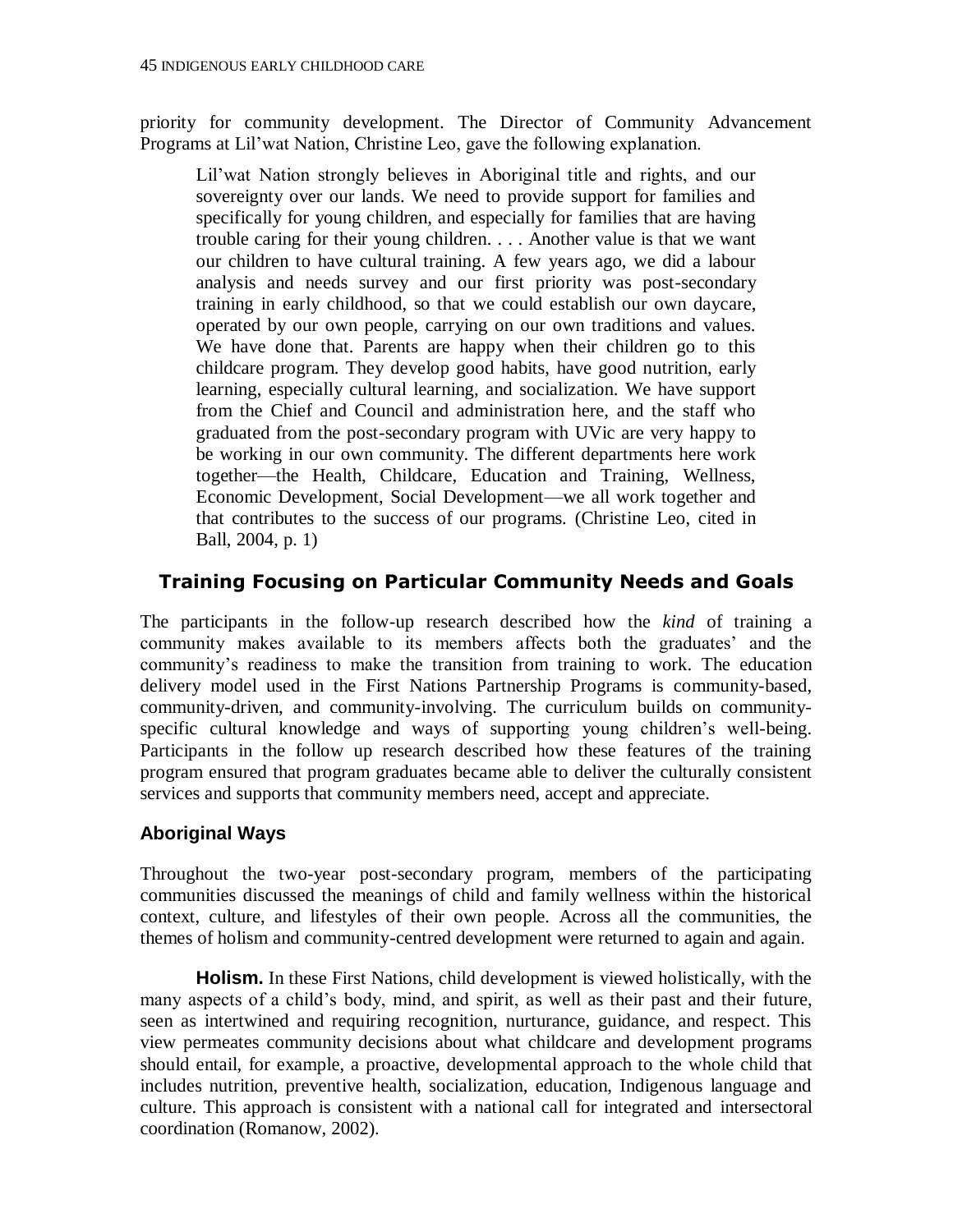**Social inclusion.** A First Nations Elder explained in a research interview how concepts that distinguish children according to age, stage, or abilities are not meaningful and not wanted in her community.

The idea of early childhood and ideas like disabled children, or that some children have special needs and some children are gifted—these ideas don't come from us. They are not Aboriginal ideas. They come from white people, and from cities. All children have gifts and are gifts from the Creator. We don't like to box people up and separate them out. We've seen how that can be used as a way of getting rid of people, of boxing them up and shipping them out, out of the community to special schools, or what have you. Until we were forced to send our children away to school, we always kept all our children with us, and all together, in families, and we want that again. (Marie Leo, Lil'wat Nation, personal communication, 2002)

This statement, combining the themes of holism and inclusion, as well as a lifespan perspective and spiritual convictions, sums up many statements made by participants referring to "all the children", "all together" and the desire to create a welcoming centre in the community that many people would experience as a kind of home and family.

**Community-centred development***.* The goal of improved community conditions for children's health and development was seen by community leaders and students as dependent upon the goal of supporting family wellness. Thus it was conceived that ECCD programs should reach out to secure the active involvement of parents, grandparents, aunties, uncles, and others who care for infants and young children. As a childcare practitioner in one of the communities said:

Parents in our community either were forced as young children to leave home and grow up in residential school or were raised by parents who grew up in residential school. Many never had a chance to experience childhood themselves. They are just beginning to heal, and just beginning to learn how to be parents. When a child comes back [to our centre] on Monday morning, we can usually tell how the parents are doing, and what's been happening over the weekend. (D.H., personal communication, 2002)

A goal of the ECCD strategy in these communities has been to provide a respectful, culturally safe, socially supportive centre for parents and guardians, not only to access childcare, but equally importantly to strengthen their confidence and competence in supporting their child's optimal development. They are consulted about how their child is developing and they are offered opportunities to participate in the childcare program and to attend a range of programs such as health education, cooking and household budgeting, parent education and support, residential school recovery and healing programs, community events, and service referrals as needed.

# **Promising Practices**

The communities whose visionary work is highlighted in this article share a goal of addressing a range of needs and goals for children through the provision of a range of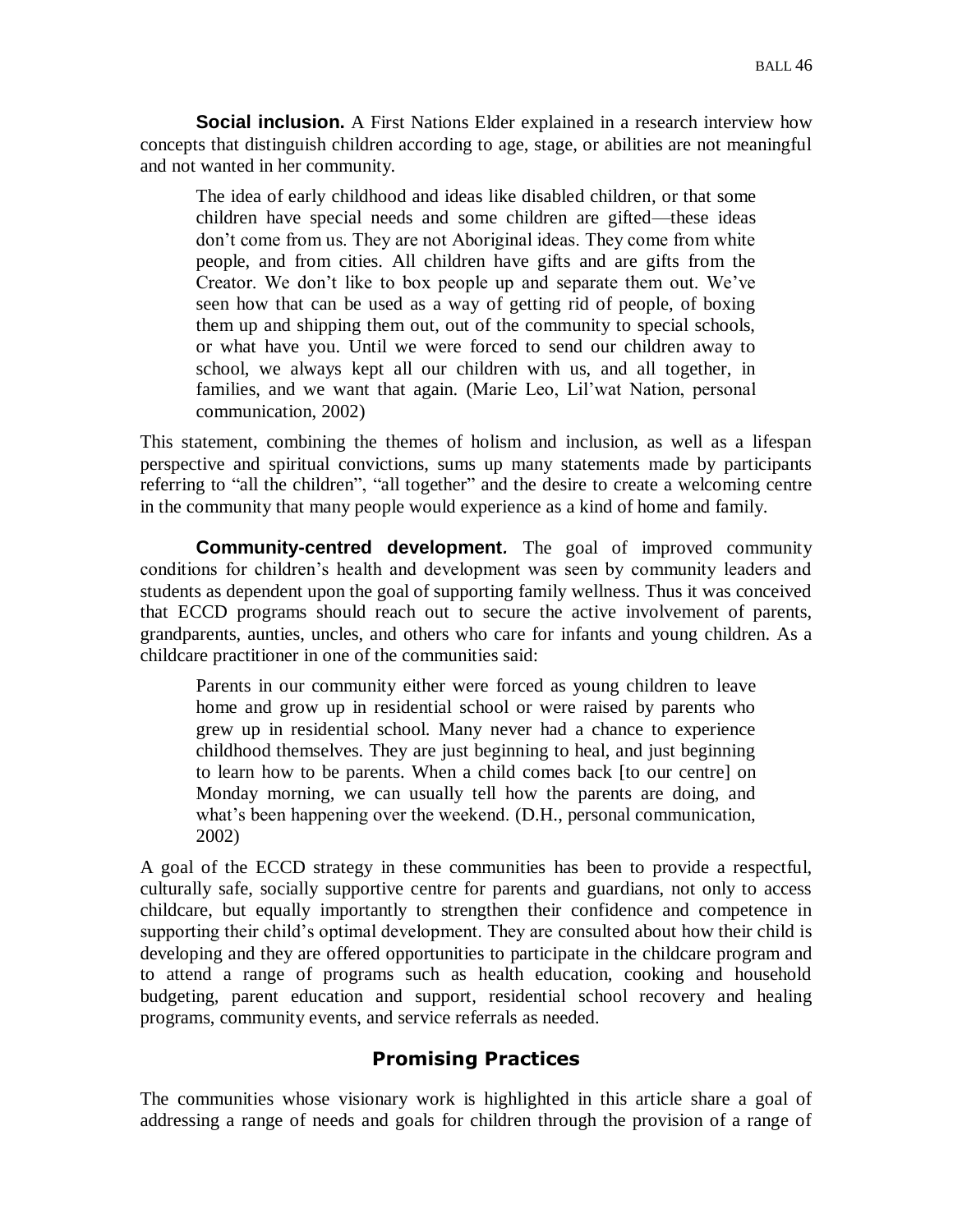accessible direct services, as well as through improved cultural, social and physical environments for child and family development, all within a culturally congruent, community-centred development model. These promising practices show how good governance, forethought, ingenuity, and an ability to think holistically can create service systems that are tailored to the culture, circumstances, readiness, needs and goals of their own populations.

Each of the communities is different, and the documentation research found variations in exactly how each is able to support the whole child within the context of their family and community. Communities with a larger population base have more funding, more trained community members, and often a larger group of core leaders in governance and community development, enabling them to implement more comprehensive, community-based programs. Communities with smaller populations especially those that are geographically remote—have less funding, especially when funding levels are determined on a per capita basis. They have a difficulty gaining access to training that meets community needs, attracting and retaining practitioners, and providing mentoring and professional development for program staff. As the Romanow (2002) report points out, the issue of how to support children and families in smaller and more remote communities across Canada is a challenge that calls for national dialogue and changes in both policies and funding priorities. Many small communities are less ready to articulate their own goals for community development and often do not have the leadership or resources to advocate effectively for resources or to implement long-range plans for community-based services. In the current research, the small communities in the Treaty 8 Tribal Association are finding success through collaborating with neighbouring communities to coordinate programs and services.

First Nations in Canada are diverse, and any one vision, plan or model will not be applicable for all: There are no "best practices." The Romanow (2002) Commission and the National Aboriginal Health Organization (2002) both emphasize that service delivery models and programs must be adapted to the differing realities of different communities. Capacity-building initiatives must be anchored deeply within each community's own socio-historical context, geography, culture, resources, and vision. Community members need to be involved directly in defining the services that they need *and* how to organize and deliver them. Respecting that there are many paths to achieving the goal of community-centred services, most Aboriginal communities advocate holistic approaches to child and family well-being which require partnerships among service sectors and among communities in order to work. Myers (1995), one of the leading proponents of integrated supports for child well-being, points out that the goal of supporting the development of the whole child is to develop an integrated response to children's needs, regardless of whether services themselves are integrated.

The participating First Nations are working on long-term, comprehensive community development plans similar to the "comprehensive community initiatives" discussed elsewhere in Canada as promising approaches to poverty reduction, community revitalization, and sustainable development (Torjman & Leviten-Reid, 2003):

Comprehensive Community Initiatives are holistic, developmental, and long-term. They are multisectoral and seek to be inclusive. They are concerned with both process and outcomes. . . .They seek to create opportunities for individuals and families to improve their lives in many different ways. Various projects may be undertaken to ensure access to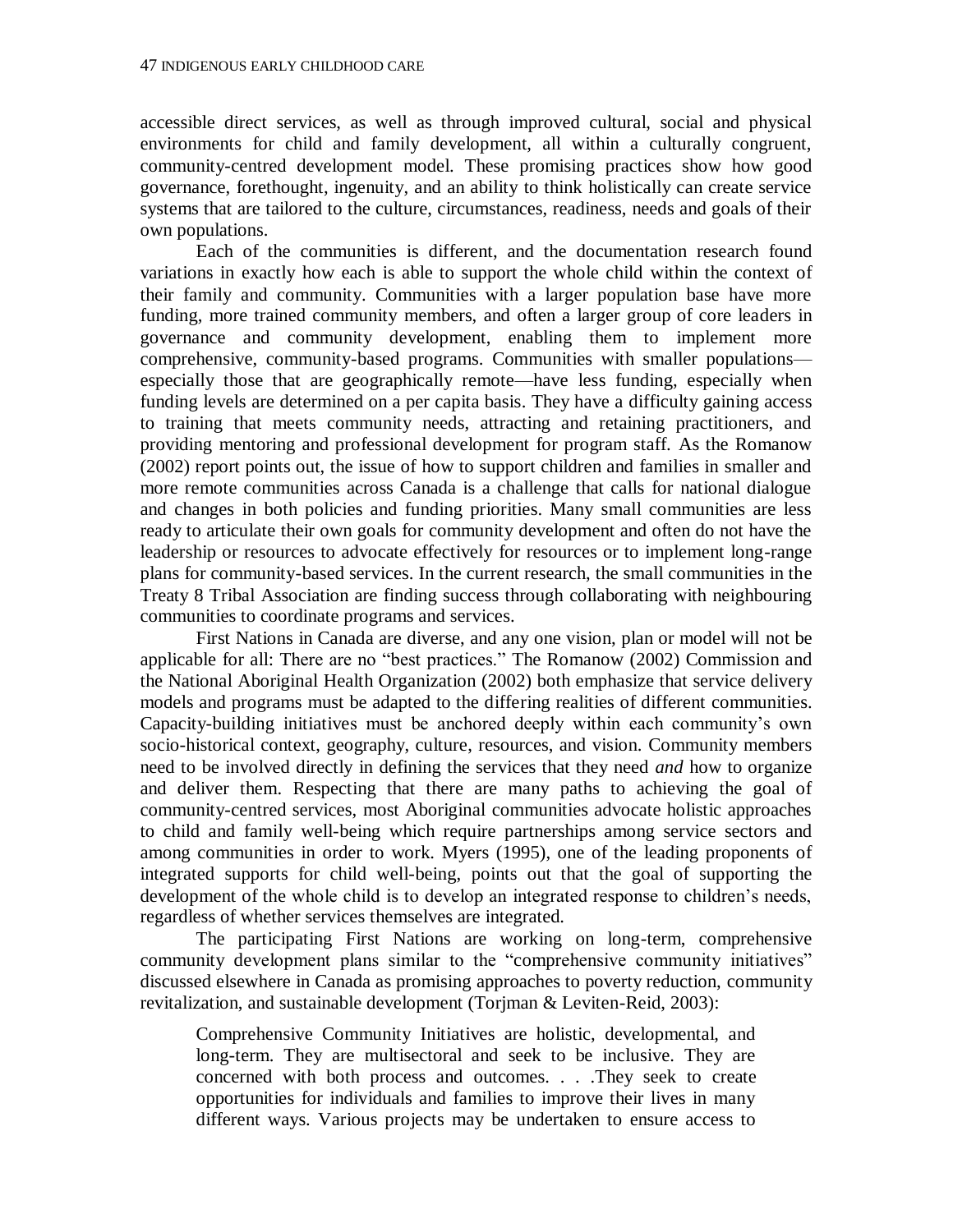nutritious food, provide training that will help lead to decent employment or promote access to high-quality, affordable childcare. (p. 2)

## **Intersectorial Coordination and Integration: What Are We Waiting for?**

This article emphasizes the benefits, and what it takes, to move beyond the rhetoric of holistic and integrated services to engage incrementally in steps that hold promise for a joining together of services across sectors, across professional disciplines, and even across cultures. There is strong belief—among many Indigenous and non-Indigenous peoples—in the holistic nature of child development, and there is abundant evidence of the multiple, ecologically inextricable determinants of health. While the community examples highlighted in this article show that it is possible, with enough determination and ingenuity within a community, to get beyond the rhetoric of integration and coordination to make it happen on the ground, documented success stories such as these remain scarce. For First Nations that are blazing new trails for communities across Canada to realize their vision of comprehensive, community-centred strategy to address children's development holistically and contextually, the path has not been smooth. Participants in the research identified many sources of frustration—for example, with the duplication of grant applications and accountability requirements, over-specialized training programs, premature termination of funding for pilot programs, and the tendency towards competition among departments in their community. If integration and intersectoral coordination makes so much sense, why are we not doing more of it? What are the barriers? Whose needs are being served by perpetuating top-down, expert-driven approaches that reproduce fragmented patchworks of programs and services? Institutions need to work cooperatively across professional disciplines and jurisdictional boundaries, streamlining both access to resources and accountability requirements. Further, they need to engage in supportive, long-term partnerships with communities that will enable the communities to evolve and to implement creative approaches over time.

Despite the challenges, the First Nations in this research demonstrate strong leadership, political will, creativity, cooperation and persistence. By vigilantly pursuing opportunities, they have overcome some of the obstacles that typically hinder the development of comprehensive, integrated systems of early childhood care and development (Haddad, 2001). Key learning points from documenting the journey of these successful First Nations are summarized below.

## **Programs Embody the Culture(s) of Intended Beneficiaries**

Programs to promote child development and address developmental challenges must be culturally congruent in order for people to participate. Childcare and development programs are an effective "point of entry" for families to become involved in systems of support and intervention to improve the health and well-being of all family members. For Aboriginal peoples, children's well-being is a strongly held cultural value. Aboriginal peoples, in particular, need to see their cultures reflected in the people and places providing services and in the action steps suggested for maintaining or improving child development.

## **Community Capacity Develops Incrementally Over a Long Time**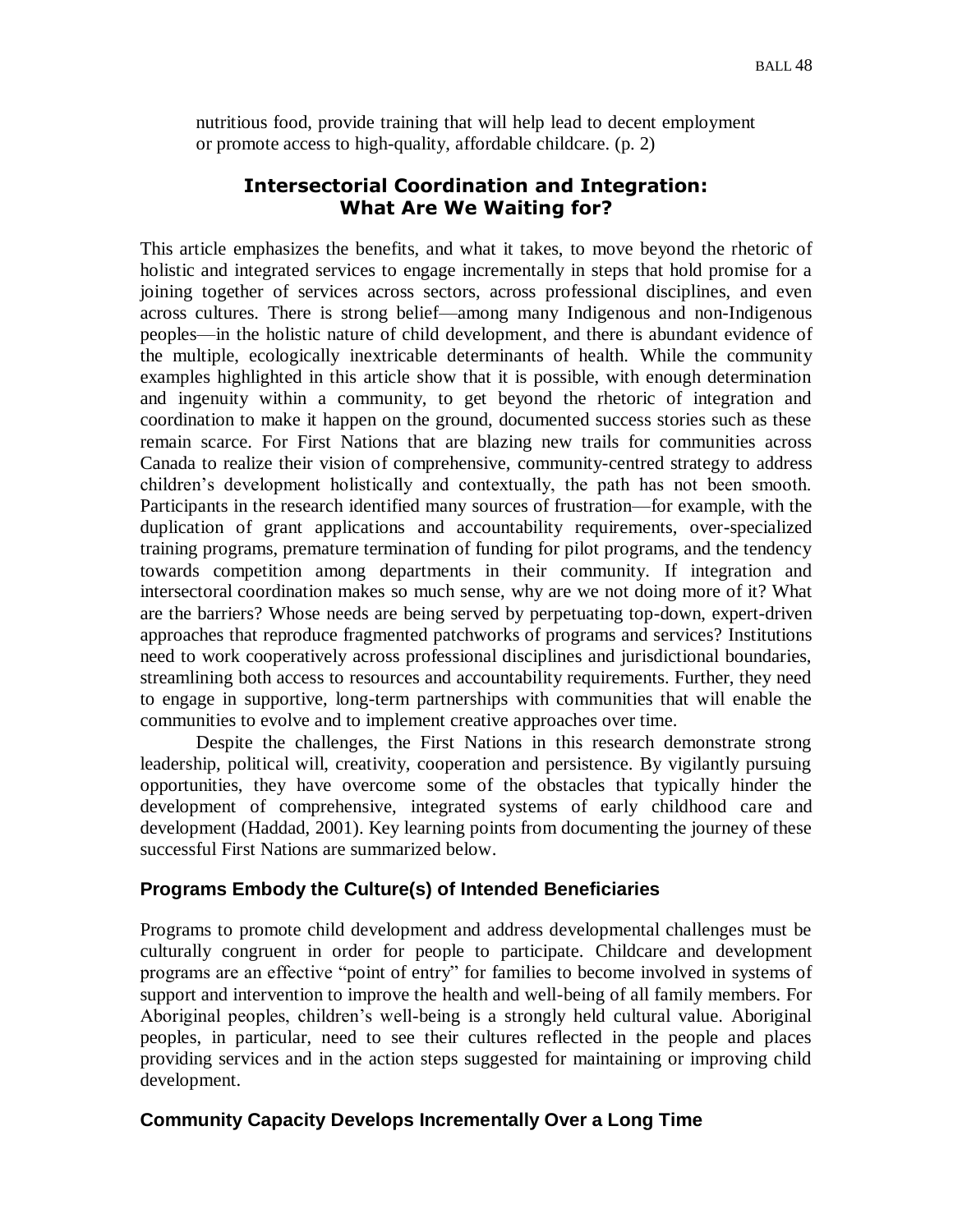Aboriginal peoples have been devastated by colonial practices for centuries. It will take time for Aboriginal communities to rebuild community capacity. Strengthening community capacities and securing the hard and soft infrastructure for a range of integrated services take time. Funding and program evaluation need to support long-range planning and incremental implementation. Supporting community-based delivery of primary health services, quality childcare, learning opportunities, and early intervention services contributes to a generation of healthy young children who can become capable parents and community leaders in the future.

## **ECCD Outcomes Depend on the Overall Quality of Life in Communities**

Determinants of optimal development include many conditions of life in communities, such as social inclusion and support, housing, safety, nutrition, and the natural environment. Community development and improving child development outcomes can go hand and hand. Funding and support should support local initiatives that develop the capacity of a community to plan supports for families, mount programs for childcare and development, and deliver a range of services that contribute to child well-being according to internally-identified goals and strategies.

## **Locally Fitting Practices Are Not Best Practices That Would Fit Anywhere**

There are no best practices or one-size-fits-all childcare, education or health strategies that will work across diverse populations and locations. Community-fitting approaches to supporting early childhood development are likely to be more effective than top-down, expert-driven strategies or models purported to be best practices and imported from other contexts. Involving community members in forging useful pathways to achieving locally defined goals is part of the foundational work that leads to sustainable community-driven programs. Leaders in each setting need to consult with prospective user groups and take stock of resource constraints and opportunities when making major service system design decisions such as which services should be integrated and which should be separate but coordinated and the pace of introducing new programs to a service hub.

## **People Make Program Success**

- Programs are effective when they are tailored to the specific needs, goals, values and life circumstances of the people they are intended to serve.
- Programs are delivered by people. Targeted funds and efforts must support practitioners' ongoing learning and personal well-being (especially in rural and remote areas, where isolation creates extra burdens).
- Programs are sustainable when bridges are built and knowledge is shared between people across sectors, jurisdictions, communities, and regions.

## **Where There Are No Ready-Made Models**

Community-driven initiatives to strengthen the capacity of families and communities to meet the needs of young children require funding agencies, branches of government, regulatory bodies, community administrators and training institutions to open up the foundations of how community development and service delivery are conceived and supported. Communities that aim to develop coordinated, culturally informed and useful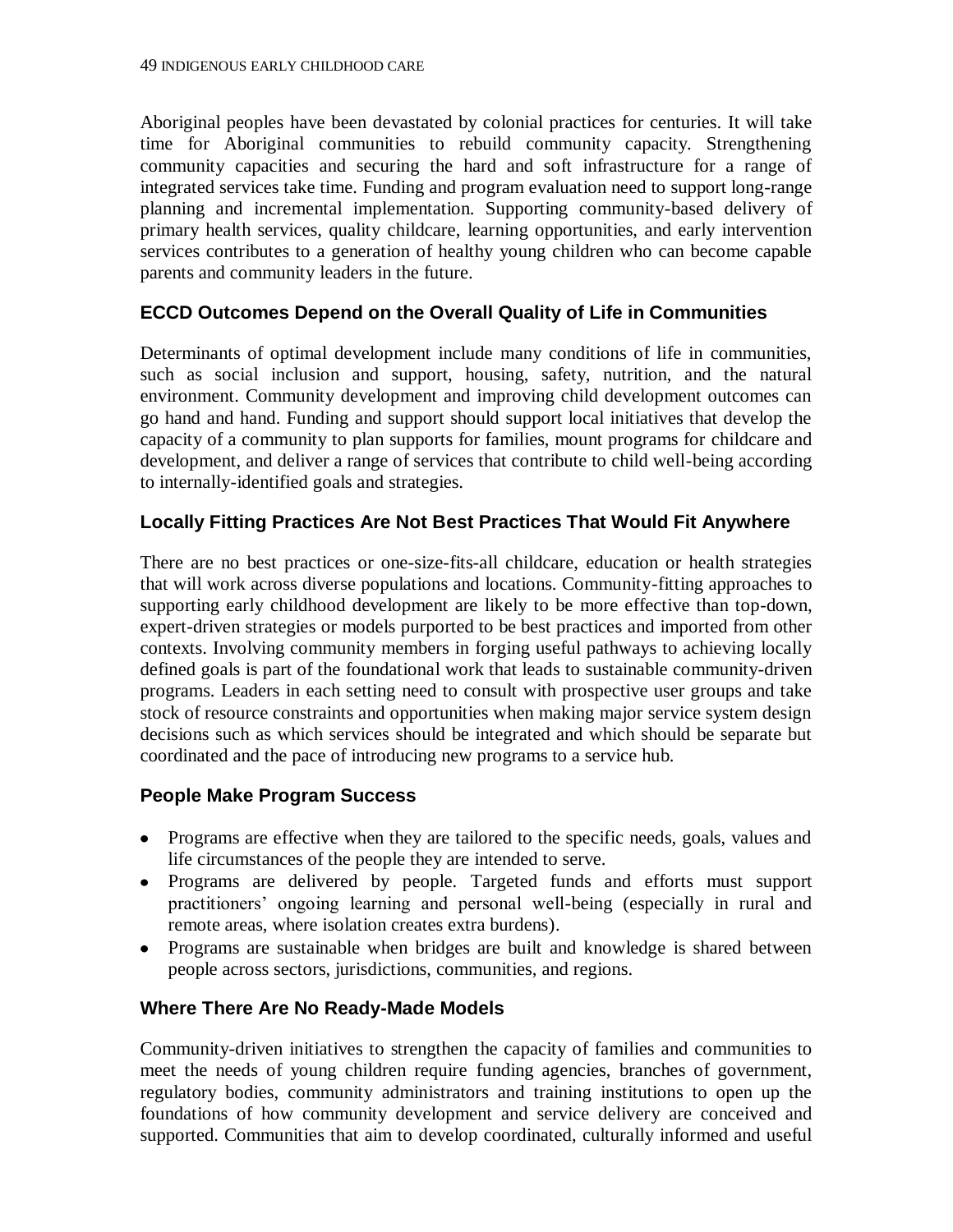programs of support to promote the well-being of young children and families must be given enough flexibility and long-term support to evolve and implement their own longterm vision. Communities that are ready and have the will to see a vision through to successful implementation will need funding to develop both the hard and soft infrastructure that is required to support the delivery of services to young children and their families.

From an accountability perspective, what is "good" integration? In many First Nations, elaboration of integrated and intersectoral hubs are a huge challenge and real accomplishment of community development. How can programs be evaluated when community development is perhaps the most meaningful outcome variable, and when every community starts at a different place, has different resources and challenges, and wants to pursue different priorities? There are no ready-made methodologies, indicators or tools for measuring these community-customized approaches, or for comparing community-driven programs. Researchers need to develop approaches to deriving "community-relevant" criteria and customized tools for monitoring program quality and measuring program outcomes, and to enable the effective communication of new knowledge so that promising practices can be identified and shared. Early signs of success—in terms of improved access, community utilization of services, cultural safety and congruence, efficiency, and capacity building—indicate that the concept of ECCD as hook and hub within a broad vision for community-centred services are promising practices from which we can learn.

#### **References**

- Aboriginal Committee, Community Panel. (1992). *Liberating our children, liberating our nation*s*.* Victoria, British Columbia, Canada: Family and Children's Services Legislation Review.
- Assembly of First Nations. (1989). *Recommendation 39: Report of the National Inquiry into First Nations childcare.* Summerstown, Ontario, Canada: Assembly of First Nations National Indian Brotherhood.
- Ball, J. (2004). Early childhood care and development programs as hook and hub: Promising practices in First Nations communities. Unpublished research report, University of Victoria, British Columbia, Canada. Retrieved from http://www.ecdip.org/docs/pdf/ECDIP%20report%20comp.pdf
- Ball, J. (2008). Promoting equity and dignity for Aboriginal children in Canada. *IRPP Choices, 14* (7), 4– 27. Retrieved from http://www.irpp.org/choices/archive/vol14no7.pdf
- Ball, J., & Pence, A. (1999). Beyond developmentally appropriate practice: Developing community and culturally appropriate practice. *Young Children*, *54*, 46–50.
- Ball, J., & Pence, A. (2006). *Supporting indigenous children's development: Community-university partnerships.* Vancouver, Canada: University of British Columbia Press.
- BC Aboriginal Child Care Society. (2003). *Many voices, common cause: A report on the Aboriginal leadership forum on early childhood development*. Vancouver, British Columbia, Canada: Author.
- Bell, B. (1997). *Intersectoral action for health: A cornerstone for health-for-all in the twenty-first century* (WHO/PPE/PAC/97.6)*.* Geneva: World Health Organization.
- Canadian Council on Learning. (2007). *State of learning in Canada: No time for complacency.* Ottawa, Ontario, Canada: Author.
- Canadian Population Health Initiative. (2004). *Improving the health of Canadians. Patterns of health and disease are largely a consequence of how we learn, live and work.* Ottawa, Ontario: Canadian Institute for Health Information. Retrieved from http://secure.cihi.ca/cihiweb/products/IHC2004rev\_e.pdf
- de Leeuw, S., Fiske, J., & Greenwood, M. (2002). *Rural, remote and north of 51: Service provision and substance abuse related special needs in British Columbia's hinterlands.* Prince George, British Columbia, Canada: Centre of Excellence for Children and Adolescents with Special Needs, University of Northern British Columbia Task Force on Substance Abuse.